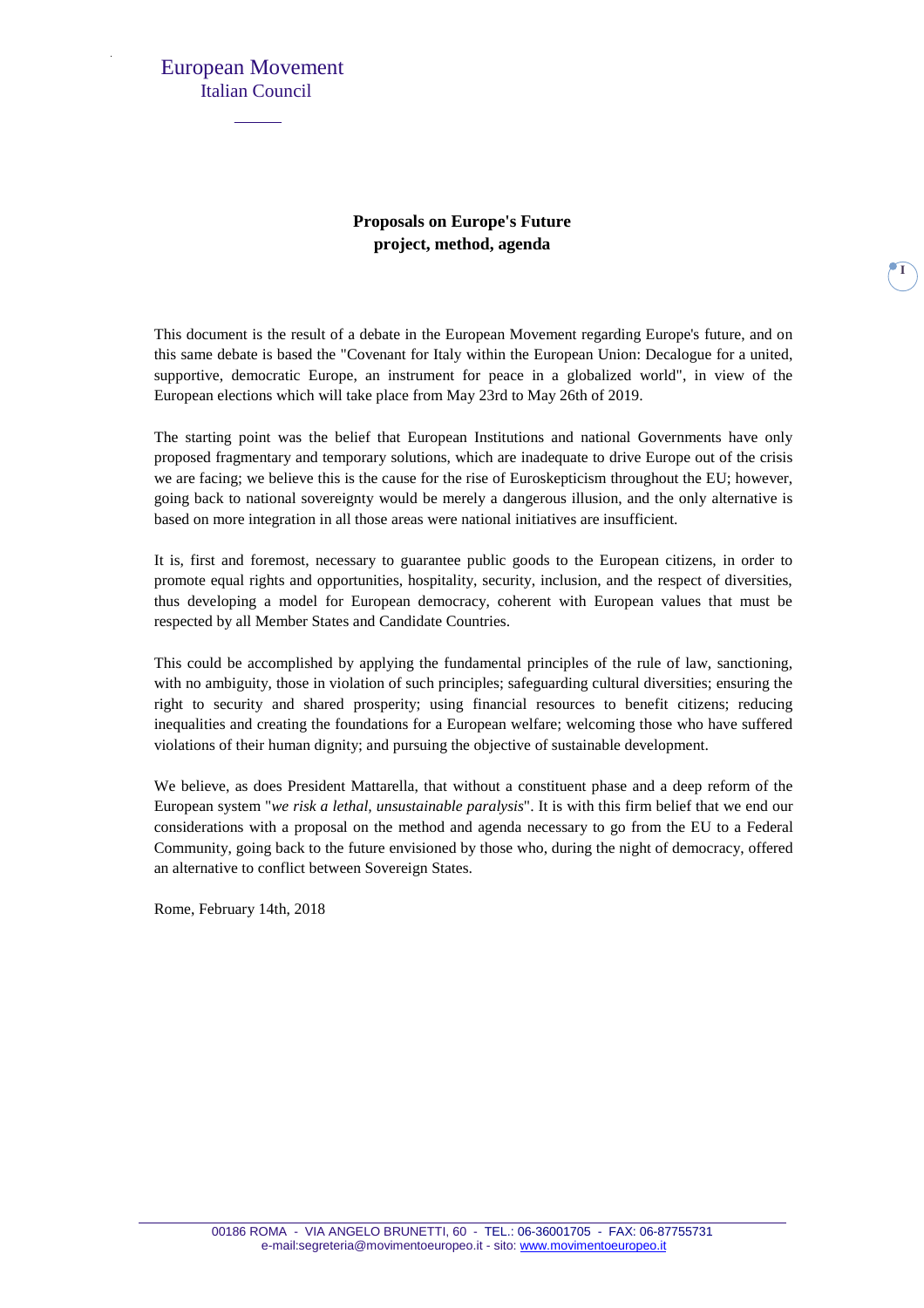# European Movement

Italian Council

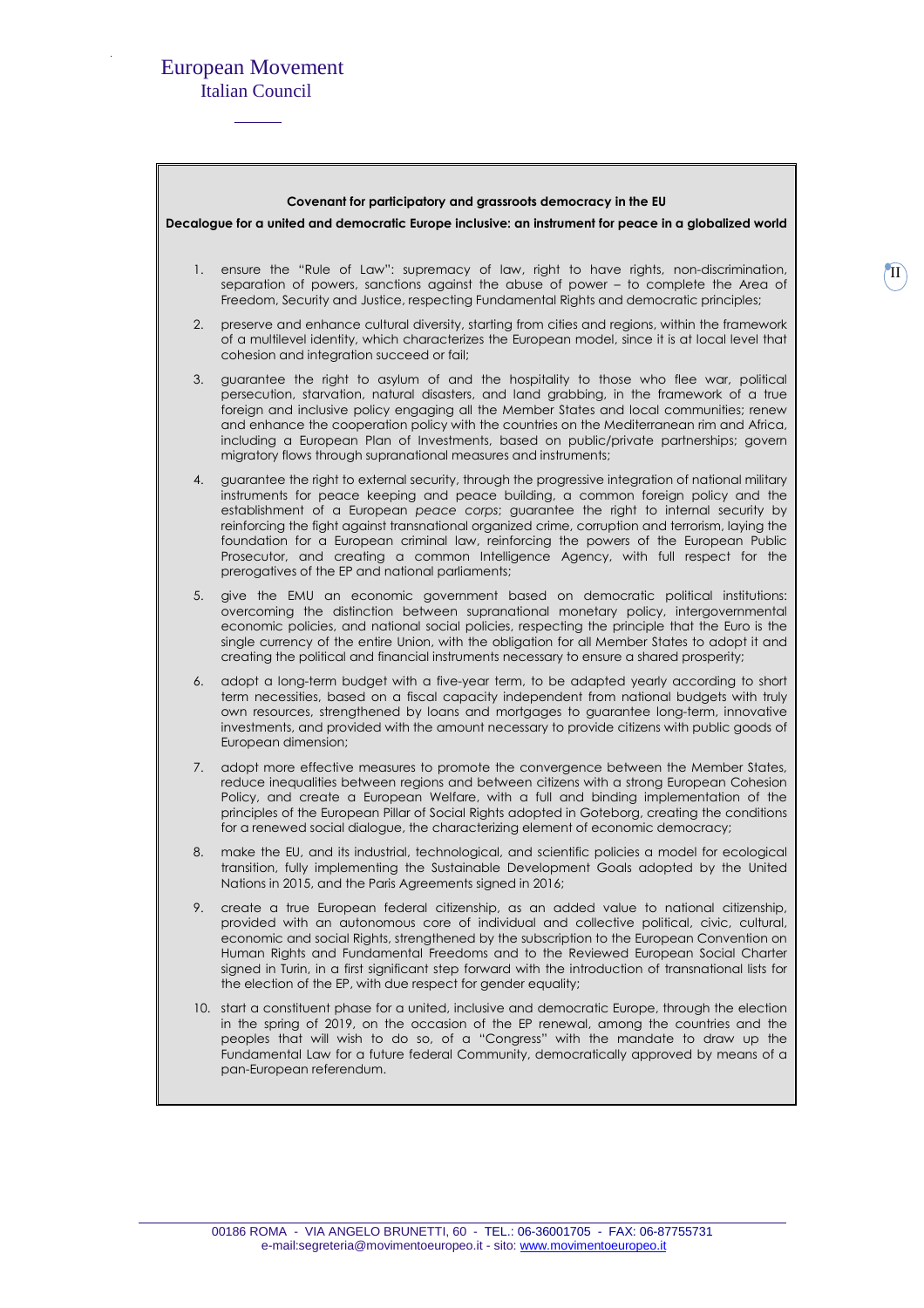#### FOREWORD

The European construction should be restarted, sooner than advocated in the proposals by European Institutions. Proposals such as The Five Presidents' Report of June 22, 2015, that pushed the completion of EMU back to 2025, or in indications by national governments, many of whom have excluded a possible revision of the Treaties.

 $\mathbf{I}$ 

In reading the European Commission's White Paper on Europe's Future, presented on March 1, 2017 the European construction appears at present to be shut down. The Paper presents five scenarios for a "Europe at 27" by 2025, without making the Commission's choice clear. The same seems to be true for subsequent communications, except for the EMU's proposals which, however, appear contradictory, based on a mix of the inter-governmental method and the community approach, with an inadequate level of financial resources, and the almost insuperable obstacle of unanimity.

However, on March 25, 2017, with the Rome Declaration and the mobilization of thousands of European citizens, some political opportunities came into existence. These need to be seized quickly, and require political parties, economic and social partners, and civil society organizations to take full responsibility.

Re-opening the European construction appears more and more necessary because of Brexit and its consequences, because of negotiations regarding the possible integration of the *Fiscal Compact* within the Treaties or in European rules – negotiations that still present many proposals that need clarification from the European Commission; because of the Eurozone's governance reform, and because of the update of the financial system of the Union, regarding both revenues and expenditures. The latter considers the proposals of the European High Level Group on resources, and the most recent communications of the Commission, while, at the same time, having the goal to contribute to a stable economic growth. For these reasons, we add to the suggestions already made our own proposals on the Eurozone's *fiscal capacity*.

Re-opening the European construction appears even more necessary because the economic crisis that has struck the Union and is still not behind us has made necessary a reform of the entire European system, which was established more than sixty years ago, with goals that have never been fully reached, and new challenges that member States are unable to face alone.

In order to overcome the sovereign and neo-nationalist threats that besiege Europe, it is therefore necessary to reform the European system, to strengthen federal aspirations and democratic legitimation.

Anti-European forces seem to have lost their momentum, as the last presidential election in Austria, electoral results in the Netherlands, presidential and general elections in France, and even trends in the UK have shown, and there appears to be an opportunity for a strong, innovative and ambitious European project to get started. An opportunity to be seized immediately, to show European citizens that a united, cohesive Europe can be the answer to their identity, economic, and social concerns.

Electoral results in the Czech Republic and in Austria; the authoritarian arrogance in Hungary (which, gives little hope for change in the upcoming general elections), and in Poland; the fight between two opposing nationalisms in Spain - a regional one in Catalonia, and a statesupporting one in Madrid - which may even spread to other countries and, *last but not least*, the political instability in Italy, are all alarming signs for the new year.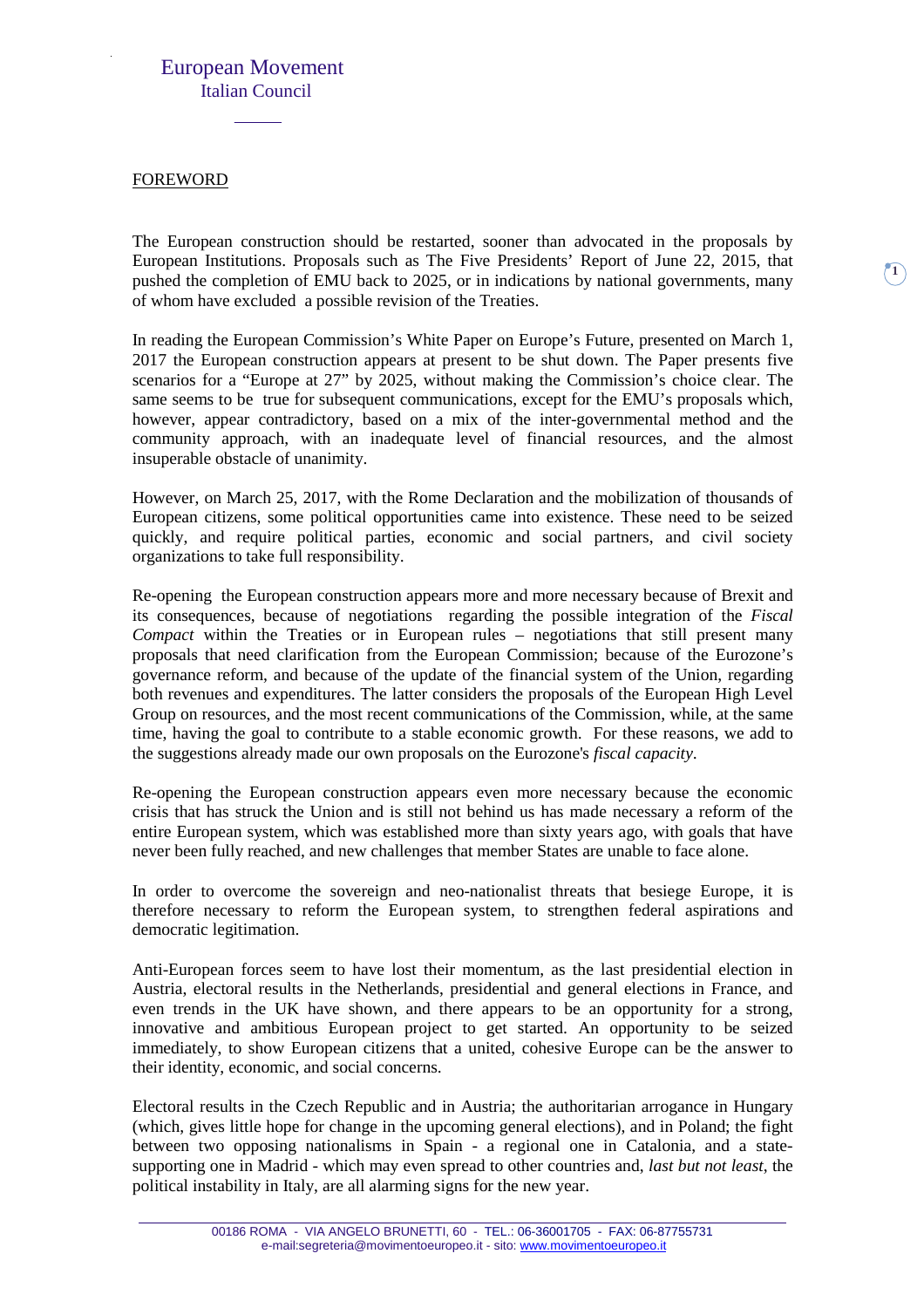A twenty-year long cycle has come to an end, marked by globalization inspired by liberal policies without rules, and by the longest and deepest economic crisis the world has ever known. The crisis has created both vertical and horizontal inequalities. Horizontal among social classes, because wealth has been redistributed to the detriment of jobs, of the middle class, and of young people. Vertical among nations, where the same mechanism has allowed stronger economies to create further impoverishment within the European Union.

This is a structural, long-term issue that must be solved.

The entire planet is subject to changes that are more and more intertwined and rapid. These changes jeopardize the geo-political balance and increase social inequality. This is true for finance and monetary policies and their impact on the economy and on the social fabric, for the world's population growth and the desperate migration of its most vulnerable groups, for the excessive consumption of non-renewable resources and for environmental threats, for the accumulation of wealth by a small percentage of the world's population and the increasing poverty, hunger and spread of disease that affects another, larger percentage of the population.

These intertwined processes must be governed by supranational institutions, to avoid the destruction of institutional frameworks, even those of the world's most advanced democracies.

The achievements of civilization, especially in Europe, following centuries-old, controversial and conflicting initiatives for world domination, could be jeopardized.

European countries delude themselves, believing they won't be touched by the worldwide changes that we are witnessing today, withdrawing in a nationalistic dimension that belongs to the eighteenth century. This illusion will be wiped out, not only by African and Asian migration, but also by the progress of continental States.

Special attention must be paid to China, whose expansionistic policy has been implemented for decades in Africa, and now applies to other areas of the planet, particularly in Europe.

Since the President of the USA declared the need for greater financial contributions to NATO from European countries, the question of Europe's defense appears under a completely different light than it did during the long years of the Cold War; this is true also in relation to the impact of the arms industry on individual States and on international trade.

Populations in the Mediterranean coast of Africa and in the Middle East – especially younger people, who make up most of the population – had expressed their resolve to free themselves from the totalitarian regimes of their countries and promote human rights, but the international community, the European Union and National States were unable to provide the necessary support, and the Arab Spring quickly turned into democracy's winter.

Today's migration processes - that only appear to have slowed down, linked to a dramatic situation still not solved in the countries of origin - are a testament to Europe's (but not only Europe's) political unsuitability to improve the situation of critical areas. The suspension of the Schengen agreement has challenged some of the achievements reached with the Treaties of Rome of 1957 and with the Single European act of 1986.

Therefore, national governments and European institutions must elaborate and implement a *European investment plan*, in order to limit neocolonialist policies (and China's neocolonialist policies first and foremost) in those areas, and to manage migration fluxes.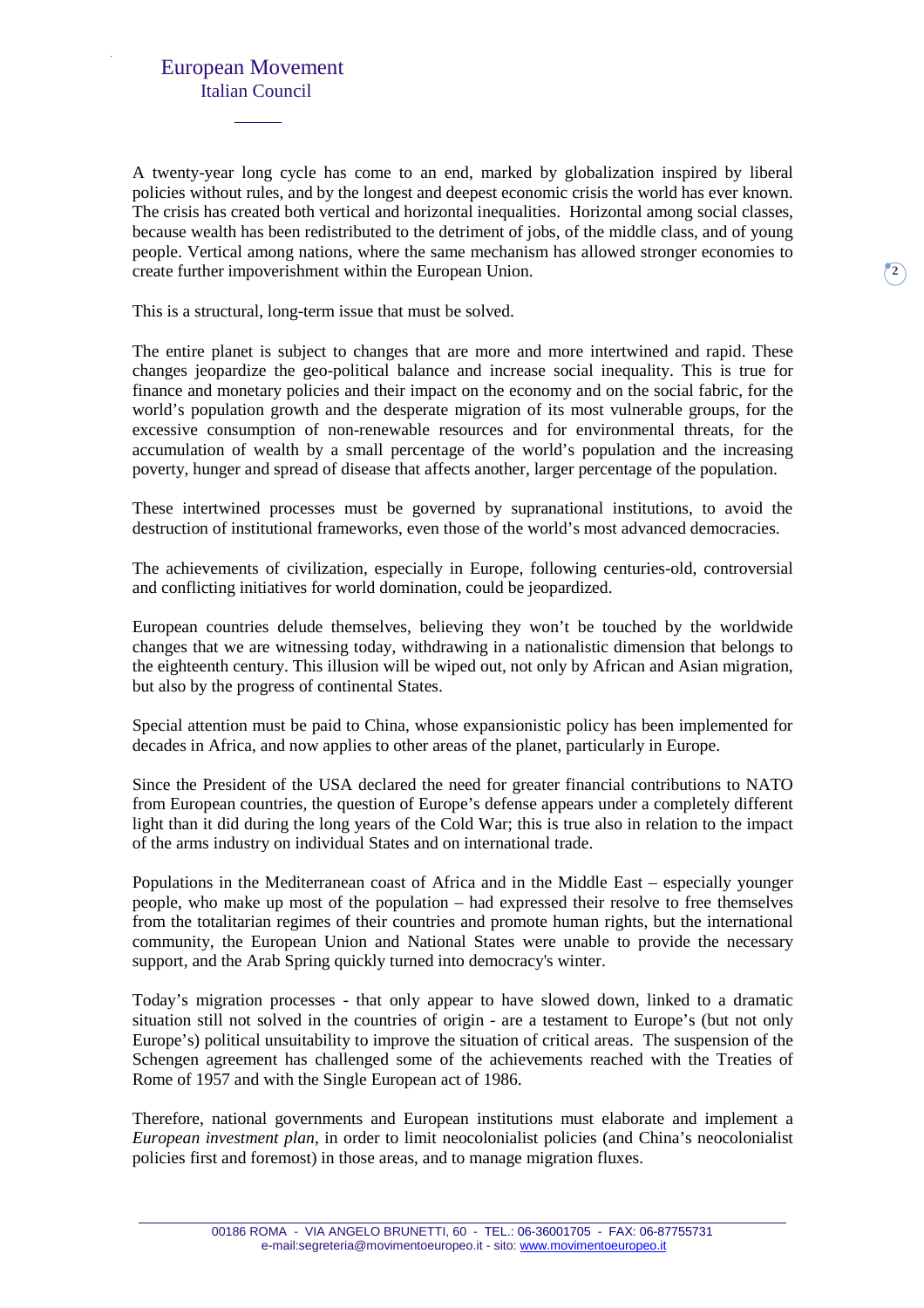Relationships with countries of Mediterranean Sea and Middle East must be established and developed by the Union based on truly supranational strategies and on a Mediterranean policy to implement Euro-Arabic-African integration, going beyond the colonial vision that characterized said relationships.

Furthermore, there are issues regarding energy and the environment that National States continue to address, singularly and in international forums, without many chances of success, lacking decision-makers and policies able to face and manage the complex processes characteristic of such issues.

Reopening the European construction therefore appears necessary – to address neoprotectionism in the USA, the transformation of global political power games, and Chinese economic neocolonialism – to give the Union the powers and the means necessary to play an autonomous role as a global player and contribute to launch a new cycle in the governance of interdependence. This new cycle must be marked by sustainable and balanced development, détente, and respect of human dignity.

No variation of the institutional construction must be excluded, regarding both the method and the content of the projects. In this framework, the European Movement believes that the Eurozone's Member States and those that committed themselves to join the Euro must represent the forefront of complete political integration to realize a federal Community.

Of course, it is a matter of the utmost importance to attain the goals defined by the Treaties, but it must be taken into consideration that the inadequate division of competences between the EU and Member States does not provide the instruments necessary to act at European level.

It is necessary to clearly define the essential elements of the European project, method, and agenda, opening the European construction to the layman, turning it into a public space made to widen Europe's public knowledge and to complete supranational democracy.

This is our sixth scenario for Europe's future.

#### ANSWERING EUROPEANS' QUESTIONS, ATTAINING THE EU's GOALS, RESPECTING ITS VALUES

We have focused our proposals on aspects that we consider priorities: realizing a European welfare to reduce inequalities through strong cohesive policies, ensuring, at the same time, shared prosperity; focusing on the environment as the engine for the development of a green economy, to reach the objectives of sustainable development; a common industrial policy, culture and education, immigration and integration policies, domestic and external security. *Last but not least*, we propose popular action through a European Citizens' Initiative (ECI), to guarantee the respect of the rule of law by the EU and its Member States.

We believe, furthermore, that it is necessary to give precedence to the search for a common European Identity, respecting diversities, through the cultural dimension as an essential element of European citizenship, based on shared principles and values. We also believe that it is necessary to provide the EU with the necessary instruments, thus allowing the EU to act efficiently with Europe-wide policies where unity and cohesion are required, and allowing Member States as well as local and regional powers to intervene whenever differentiation is more appropriate.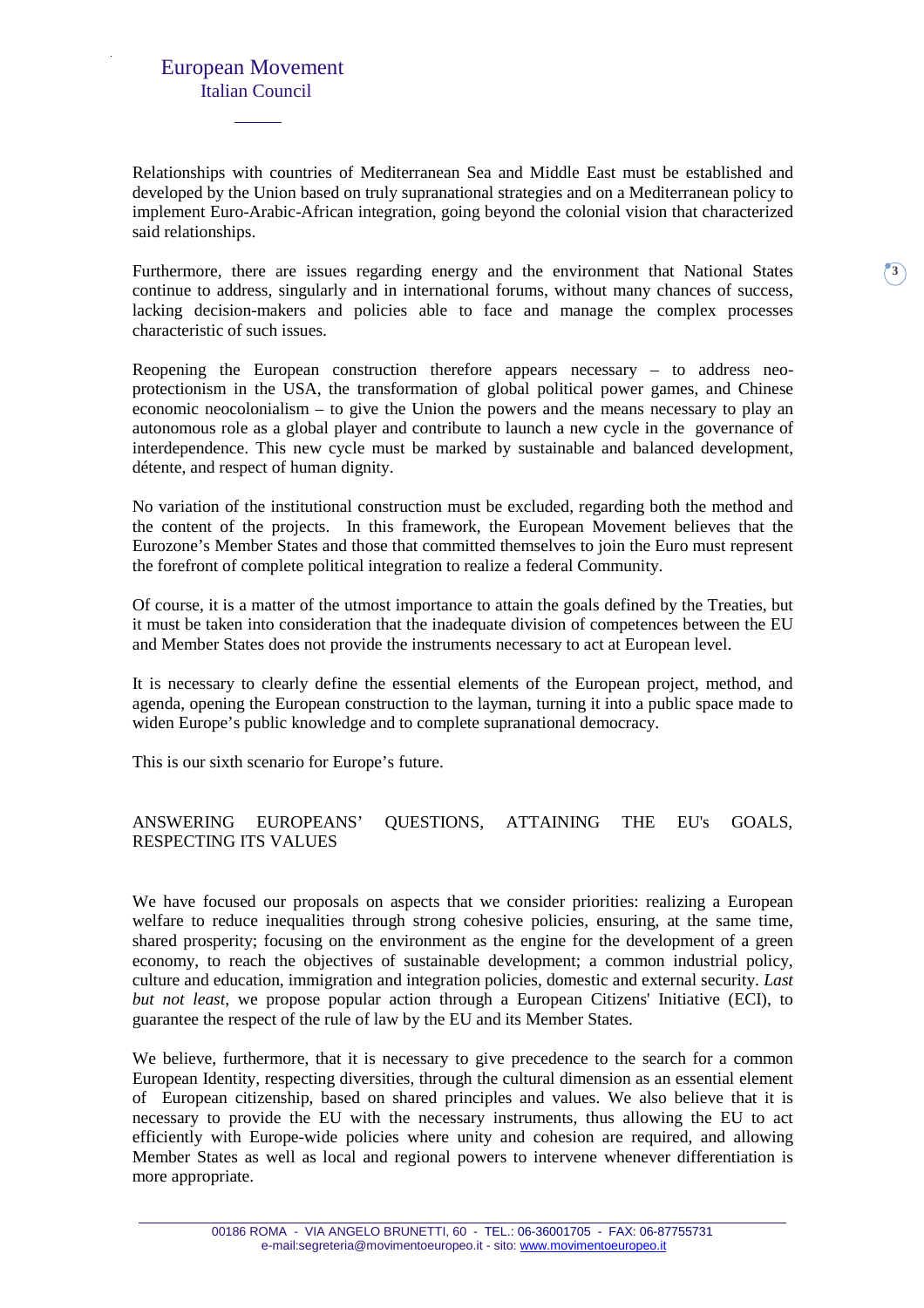#### 1.1 Ensuring the Respect of the Rule of Law

Among the values that must be not only cherished but also fostered by the Member States of the EU, there is the respect of the "Rule of Law" (art. 2 TEU) This, along with the respect of human dignities, freedom, democracy, equality, and human rights, is the fundamental premise (even though not sufficient on its own) for the active involvement of Member States in the realization of objectives set by their participation to the EU.

**4**

To guarantee the respect of these value on behalf of Member Countries the Treaty of Lisbon includes, in art. 7, both an alert system in case of violation of any of these values by a Member State, and the possibility to suspend the right to vote of said Member State in case of severe and prolonged violations.

The problem with article 7 is that its activation is almost impossible, either because it requires high majorities within the European Parliament and Council, and the unanimity within the European Council, either because the values it refers to are stated in terms so vague that Member States potentially involved in these procedures could invoke the principle of respect of national constitutional identity, which is also protected by art. 4 of the TEU.

Given how difficult it is to apply article 7, the Commission, pressured by the EP, decided to apply article 258 of the Treaty, that allows the Commission to intervene, creating a direct political dialogue with the Member States involved when it considers they have "failed to fulfil an obligation under the treaties"; reserving the right, in case of non-compliance, to bring the matter before the Court of Justice.

The procedure laid out by article 258 is inevitably quite time-consuming, which could be a serious handicap when there is a prolonged violation of fundamental rights and values. This procedure also requires the involvement of a judge, who may not have all the necessary elements to evaluate if certain operative solutions are adequate to the objective set out; this may imply the adoption of different measures depending on national contexts.

A supranational approach to guarantee the respect of the "rule of law" is particularly important, foremost for the realization of an area of freedom, security and justice, as confirmed by the Treaty of Lisbon and by the Charter of Fundamental Rights, that clearly states in its introduction: "*the Union is founded on the indivisible, universal values of human dignity, freedom, equality and solidarity; it is based on the principles of democracy and the rule of law*. *It places the individual at the heart of its activities, by establishing the citizenship of the Union and by creating an area of freedom, security and justice* (added emphasis). *The Union contributes to the preservation and to the development of these common values while respecting the diversity of the cultures and traditions of the peoples of Europe as well as the national identities of the Member States and the organization of their public authorities at national, regional and local levels...".* 

Over the years the Court of Justice has contributed to the definition of the scope of the objective of transforming the EU in an area of freedom, security and justice, clarifying that its realization is necessary to create mutual trust, and the mutual recognition of the decisions taken in this area by one Member State by the others .

The principle of mutual trust is not, however, unconditional, nor is the respect of fundamental rights (in the understanding of fundamental rights which pertains to European law). This law obviously has an enormous impact in solving specific cases, but requires national judges to undertake an impossible task, and it could bring to aleatory results, which would be highly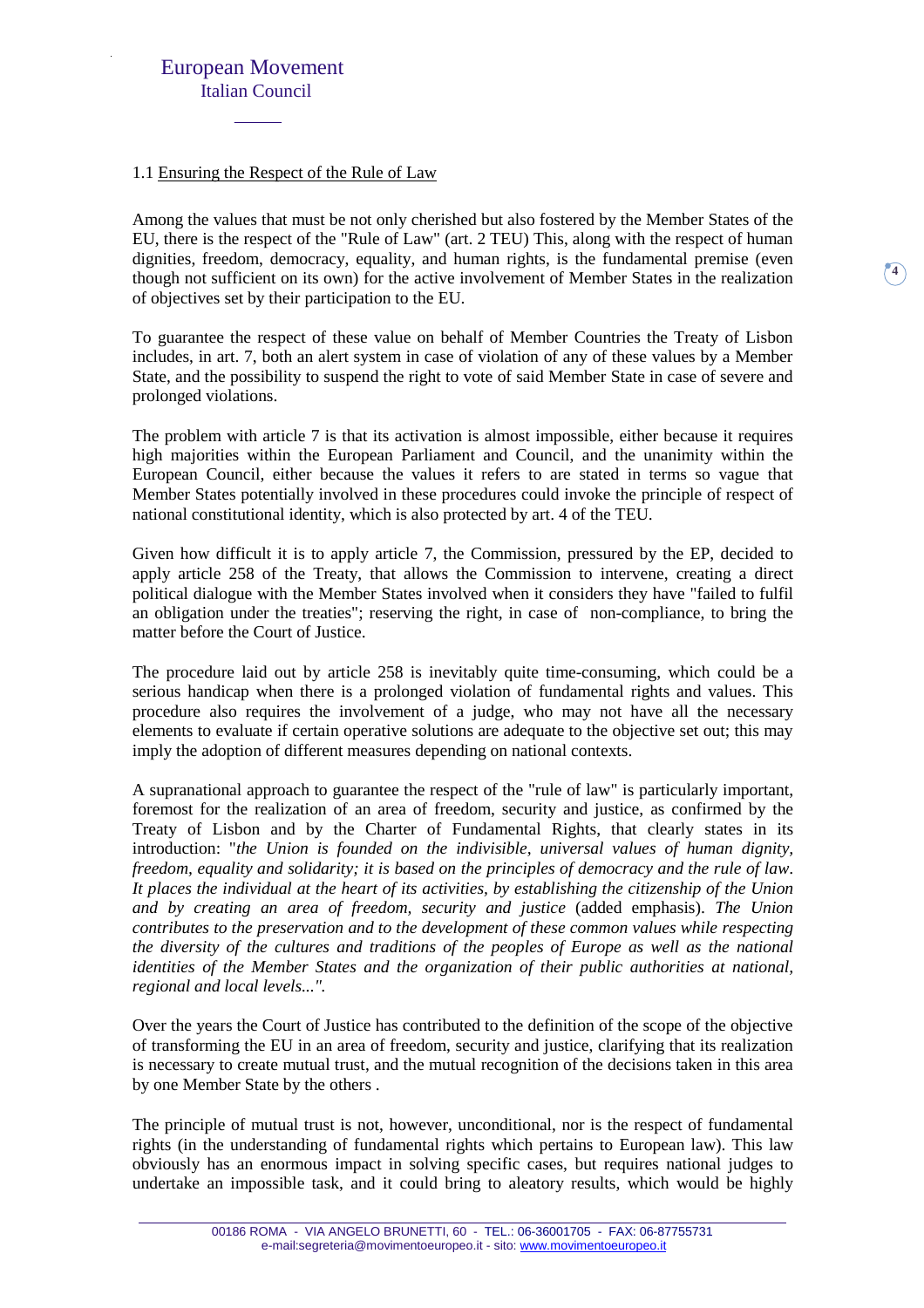detrimental for policies regarding citizens' rights. It then becomes necessary to devise collective, permanent mechanisms that would identify in a timely way the insurgence of possible crises, allowing the adoption of emergency measures as to limit the risk or contain the problem in keeping with what is foreseen, at a more general level, by article 7 of the TEU.

To overcome these and other obstacles, and ensure the physiological functioning of these policies, which are closely linked to national ones, the Treaty includes, specifically for policies aiming to realize the area of freedom, security and justice, an autonomous mechanism, complementary to the traditional control procedures for the implementation of EU law foreseen by the Treaty for all other areas of policy.

**5**

#### According to article 70 of the TFEU.

*"Without prejudice to Articles 258, 259 and 260, the Council may, on a proposal from the Commission, adopt measures laying down the arrangements whereby Member States, in collaboration with the Commission, conduct objective and impartial evaluation of the implementation of the Union policies referred to in this Title by Member States' authorities, in particular in order to facilitate full application of the principle of mutual recognition. The European Parliament and national Parliaments shall be informed of the content and results of the evaluation".* 

For this reason, starting with the "area of freedom, security and justice", we intend to activate a European Citizens' Initiative - through the mobilization of civil society - on the grounds of article 70 of the TFEU, in order to create a permanent legal instrument, complementary to article 7 of the TEU, to ensure the respect of the rule of law in this area.

#### 1.2. Reduce inequalities and create a European *welfare*

We believe that the guarantee of shared prosperity is the condition necessary to reduce inequalities and to build the foundations of greater integration. We also believe that a European welfare, with a common pillar of social rights - considered as a unifying factor, in line with the principle of subsidiarity, for local, regional, macro-regional, national, and European responsibility - must contribute to an integrated European job market. In this framework, there is the need for a renewed and reinforced social dialogue, as a characterizing element of European economic democracy.

This dialogue must include measures ensuring public goods such as the right to permanent education throughout the working life, and at the end of it in compliance with article 25 of the Charter of Rights, which guarantees active participation to social and cultural life for the elderly, gender equality, balance between work and family, occupational safety and health, workers' participation, full portability of social security benefits in all Member States, fostering the right to the free movement of workers.

It must foresee an adequate minimum wage, on the grounds of article 34, paragraph 3 of the Charter of Fundamental Rights, and of the *Joint Declaration* of 13th November 2017 - for those who do not have the necessary resources, combining financial benefits, social pricing for essential services, and the possibility to access training services and social inclusion programs (based on the model other European Countries have already adopted). This model would exclude invasive forms of employment coercion, which do not respect the human dignity which this measure aims to protect; grant access to public services for people with disabilities, eliminating all multi-dimensional barriers; grant universal access to services for all those who live within the Union's territories, with a model financed by a fair fiscal system.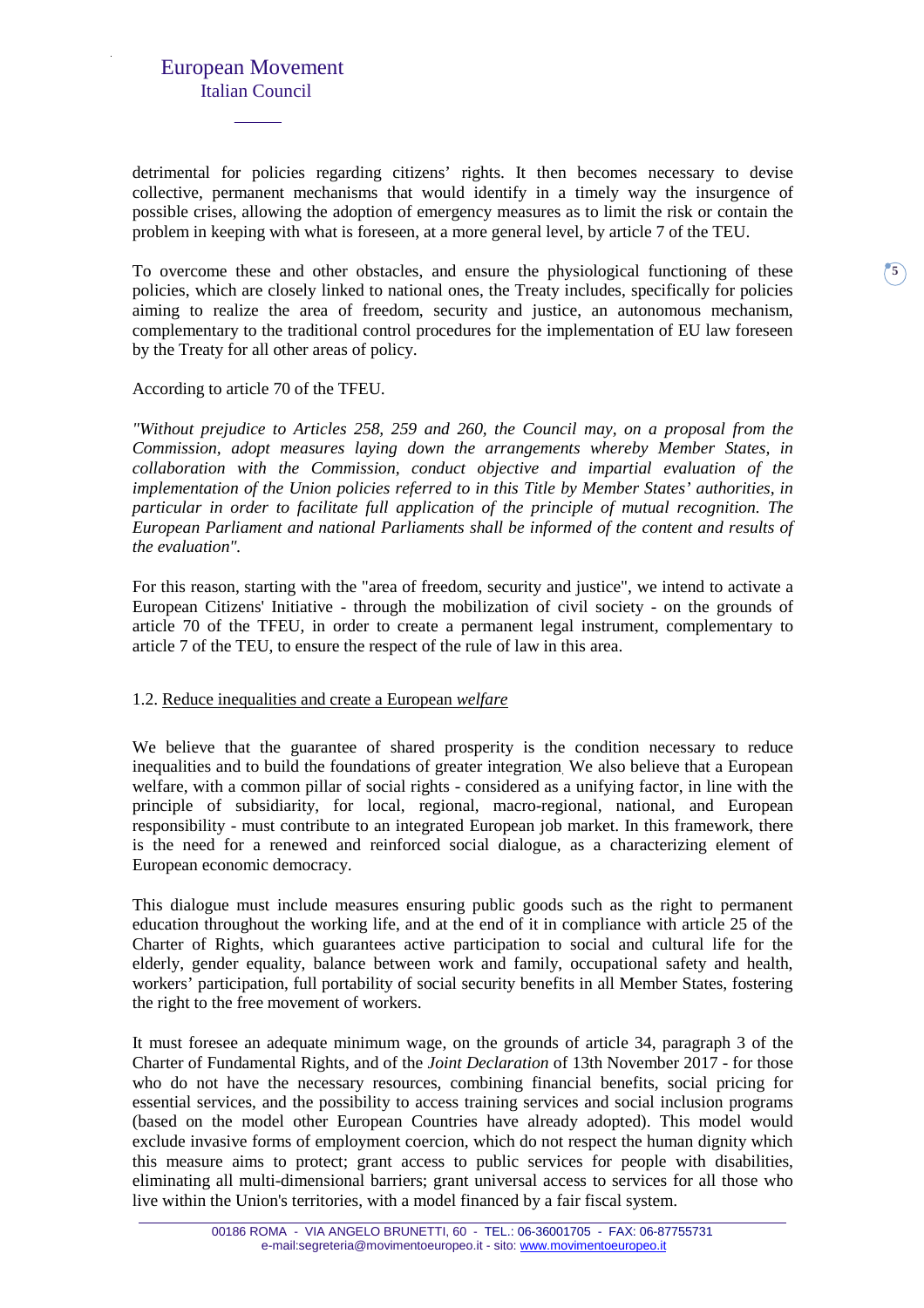European *welfare* must guarantee citizens against unemployment, and offer a social safety net, fair working conditions and an adequate, stable balance between rights and duties of employers and employees; a balance must also be offered between flexibility and security, in order to promote the creation of jobs, employment, and the ability of businesses to adapt to the market.

It is therefore necessary and urgent to fight absolute poverty (which affects one out of ten Europeans), and relative poverty (which concerns one out of four Europeans); policies aimed to fight poverty must use social clauses and *soft law* instruments, to ensure the respect of "Europe 2020" engagements by all Member States, and to reach the sustainable development goals set out by the United Nations in 2015 (twenty million less people living in poverty by 2020).

**6**

Specific attention must be given to the fight against youth unemployment, and to the full realization of the "European Youth Guarantee". To reach this goal it is necessary to rethink the instruments for its implementation in our country; providing options at the end of the academic career and/or against unemployment; promoting higher quality standards, training, and internships; implementing measures to strengthen citizens' trust in institutions, and measures allowing institutions to provide more and better services; European measures set to reduce the generational gap must also be implemented, along with funds aimed to reach these goals (especially concerning the housing and credit issues).

The reinforcement of academic and traineeship international mobility programs is also included in this framework; programs such as the European Volunteering Service, which must become a true European Civil Service; or the Erasmus-Plus program; for the latter, we request an overall budget increase of 10%.

The EU must promote forms of participatory and co-operative economy, and enhance the role of businesses in social economy, promoting initiatives on social enterprise and social innovation, aiming to generate both economic and social values, and to contribute to the creation of human capital without which Europe would become a desert of rules and currency, fertile land for populists.

Beyond the inter-institutional declaration on the "social pillar" adopted in Goteborg, the European welfare must be characterized by binding instruments; these instruments must be both normative - with the creation of new directives and the reinforcement of existing ones - and financial. They must also include decision-making instruments, and must be applied by Member States and European Institutions alike. It is important to ensure the rights of European citizens and residents of third countries, including a clause forbidding discrimination between posted workers and workers employed in the relocation country. We therefore wait for the legal proposals of the European Commission, to assert the coherence between the political engagements taken in Goteborg and the decisions taken by the Council and the EP.

Whenever an agreement among all 27 Member States cannot be reached, it will be necessary to use reinforced cooperation or act through innovative instruments such as the elaboration of a *social compact*, as was done for the Schengen agreement - that initially involved a limited number of countries - or for the Protocol on Social Policy of the Treaty of Maastricht. We believe that it is necessary to resume and enhance the difference between the supranational model implemented by the ECSC, which tackled the social consequences of supranational politics in the field of steel and coal, and the EEC model, that was focused on the realization of a single market, initially limited to goods only.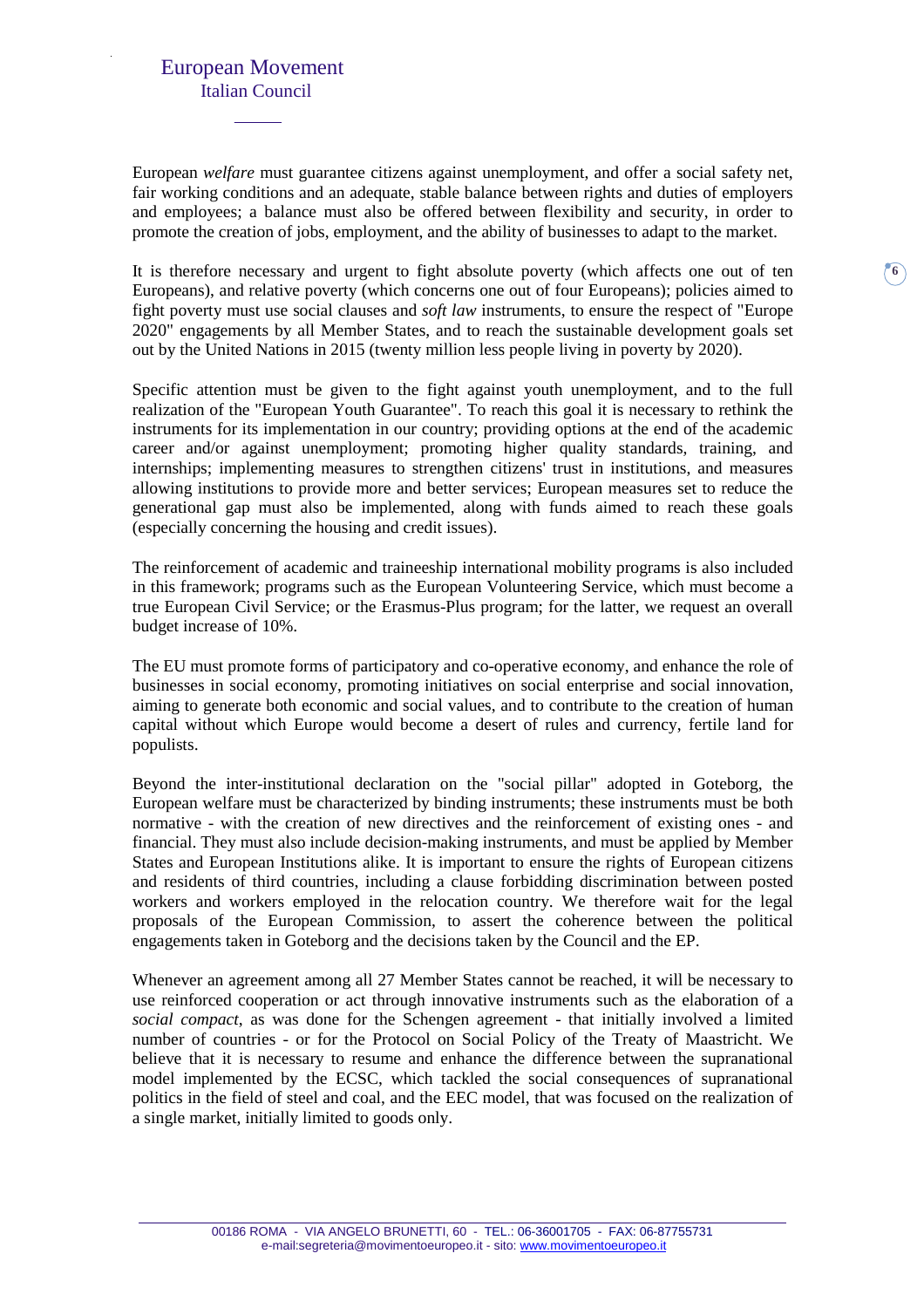#### 1.3. The EU as a model for Environmental Transition

All the legal commitments and the agenda undertaken so far by national governments, that could turn the EU into an engine of sustainable development, and, in particular, all the commitments undertaken by the 193 countries of the United Nations in September 2015, and the Paris Agreements signed by 195 State in December 2016, must be respected and become a global environmental organization.

Promoting a carbon free economy – beginning by making our energy systems independent from fossil fuels by 2050 - is not only the foundation for an efficient fight against climate change, but is, foremost, a crucial challenge for the European identity; Europe can save itself from decline and fragmentation only if makes environmental transition - along with a renewed and reinforced European *welfare* – one of its founding elements its "social policy", i.e. the most realistic option available to build a future based on development, job creation and technological excellence, which would safeguard its role as a major player in the globalized world.

In this framework the EU must strongly support the development of the new economic model, already strategically implemented by thousands of big and small businesses, based on decarbonization, circular economy, and reduction in raw materials' consumption. This model also implies an active commitment to reduce and/or compensate negative impacts on the environment and on society. This model must be applied not only to environmental policies, but, in general, to all policies that have an impact on development, such as investments in research, technological innovations, industrial and fiscal policies, concentrating support on environmentally friendly manufacturing processes, and deterring those which are not environment friendly, through instruments such as the "*carbon tax*".

It is also necessary to revise the fundamental instruments used to reinforce economic and trade cooperation between the EU and the rest of the world. One of the fundamental criteria must be the refusal of any form - explicit or not - of social and environmental dumping; as well as the refusal of arbitrary allocation of roles and functions, within bilateral and multilateral trade agreements, to private organizations that have no democratic legitimation. It would also be necessary to reintroduce the idea of a World Environmental Court, and demand a strict implementation of the Aarhus Convention.

The Paris summit of December 12th, 2017, called by Emmanuel Macron, and, even before that, the COP23 that took place in Bonn in November, did not allow much room for improvement; on the contrary, the fight against climate change seems to be losing momentum, just when the policies adopted were giving the first positive signs toward a carbon free economy. Even worse is the lack of progress in reaching the sustainable development goals, as shown by the annual report of the Italian Alliance for Sustainable Development, submitted on September 28th, 2017 to the Italian Chamber of Deputies.

#### 1.4 A Strong, European Cohesion Policy after 2020

Recognizing that the cohesion policy is the first investment policy of the European Union, which aims to attain the social, economic, and territorial cohesion, set forth by the Treaty of the EU, we underline how, to reach this objective, the cohesion policy also has clear added value for employment, sustainable growth, modern infrastructures, eliminating structural obstacles, enhancing human capital, and providing higher standards of living. The cohesion policy also allows for cooperation among regions, cities, and districts of the different Member States, as well as for cooperation among the private sector, knowledge centers, and social parties at regional level.

**7**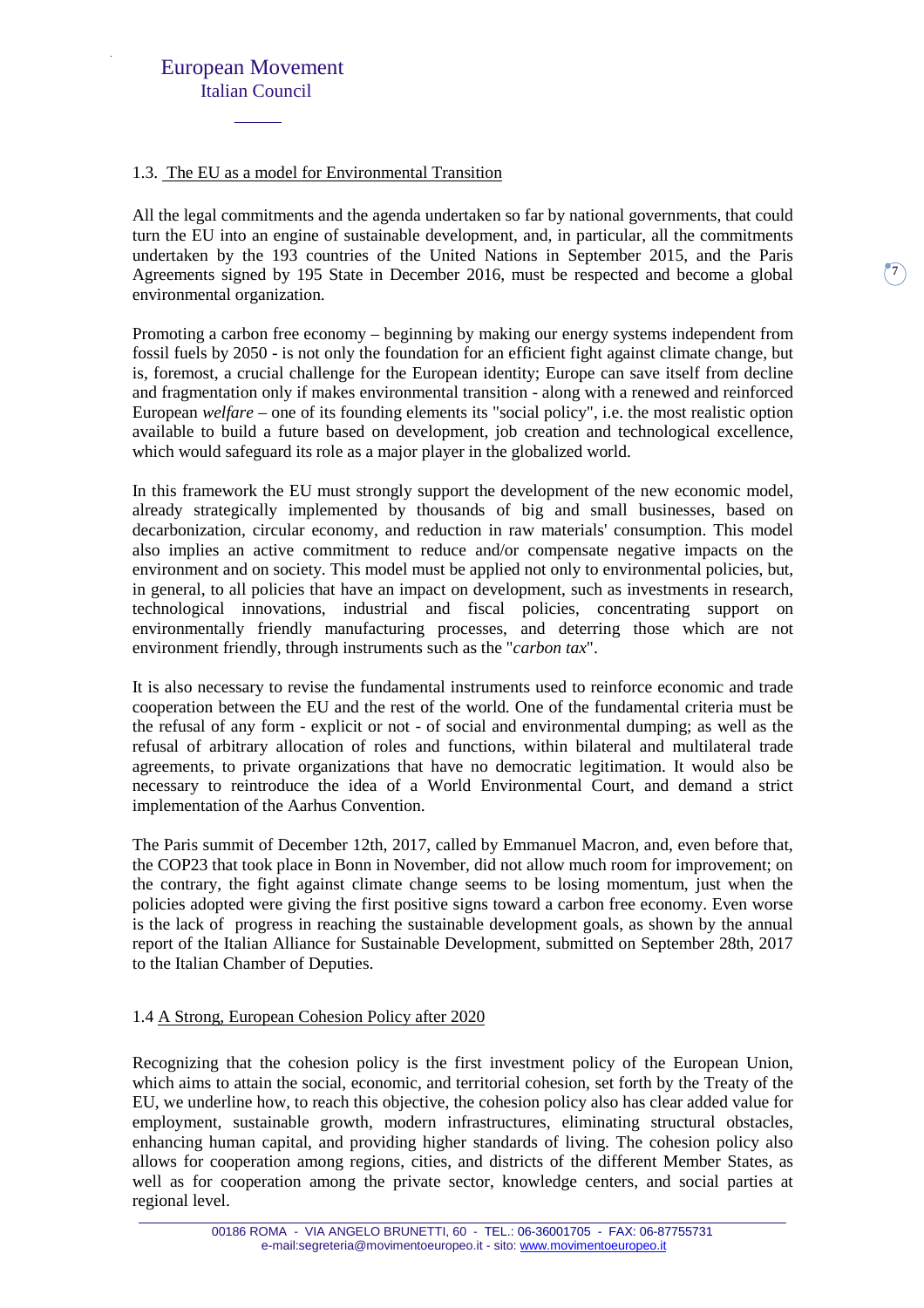In this context, the European Movement believes that, in order to promote social, economic, and territorial cohesion within the European Union beyond 2020, the new cohesion policy should:

- work as a long-term investment policy for all European regions, aiming to support growth and employment at regional and local level; promoting innovative solutions for challenges such as climate change, energy transition, social inclusion, cross-border, transnational, and interregional cooperation;

- be the expression of European solidarity in order to overcome economic, social, and territorial inequalities, offering all citizens, wherever they live in Europe, the concrete possibility of benefiting from the advantages proposed by the European Union;

- be presented, in all communication actions, as the EU policy implemented at citizens' level, with a direct impact on their daily life;

- continue to be an efficient policy with sufficient funding, which should be at least one third of the EU's budget, distributed through subsidies, and, when necessary, through financial instruments;

- be based on existing European Structural and Investment Funds (ESIF), with a series of common rules ;

- promote partnerships and a territory-based approach and reinforce the role of local and regional bodies, which are fundamental in the implementation of the cohesion policy through the active involvement of urban and rural communities, the enhancement of tools intended to support and promote local development, and integrated strategies;

- be better coordinated and be on the same level of other EU policies, taking into account the specific characteristics of districts, cities, and regions of the European Union;

- not be subject to conditions set at European level, independent of local and regional bodies, or other beneficiaries;

- be simplified and improved, and based on greater mutual trust among the various levels of government responsible for the management of funds and on a more flexible, differentiated approach.

#### 1.5 A Common Industrial European Policy

The fundamental changes in the world economy (global dispersion of production, automation, robotization, competition with emerging economies, overcoming the distinction between manufacturing and services) call for a change of course in European industrial policy. It is not a question of "additionality" of European policies to those implemented by Member States anymore; rather, it is time to form a common policy starting at European level and cascading down to define the type of intervention to be implemented at lower levels of government;

An innovative European industrial policy is therefore necessary, coherent with the commitments undertaken in Paris in December 2016 at the end of the COP21. This new policy should encourage and promote energy efficiency, the circular economy, digitalization, and the development of automation and artificial intelligence compatible with full employment.

We suggest rethinking the role of the "State as a facilitator" and innovator at supranational level. It is at European level that market failures produce greater costs, and thus it is at this level that the need for a private/public partnership capable of "creating markets" becomes more necessary. It is not merely a question of creating adequate *capabilities*, necessary in developing contexts, but that of solving the *coordination problem* that arises when trying to organize the productive and innovative specialization of an entire continent.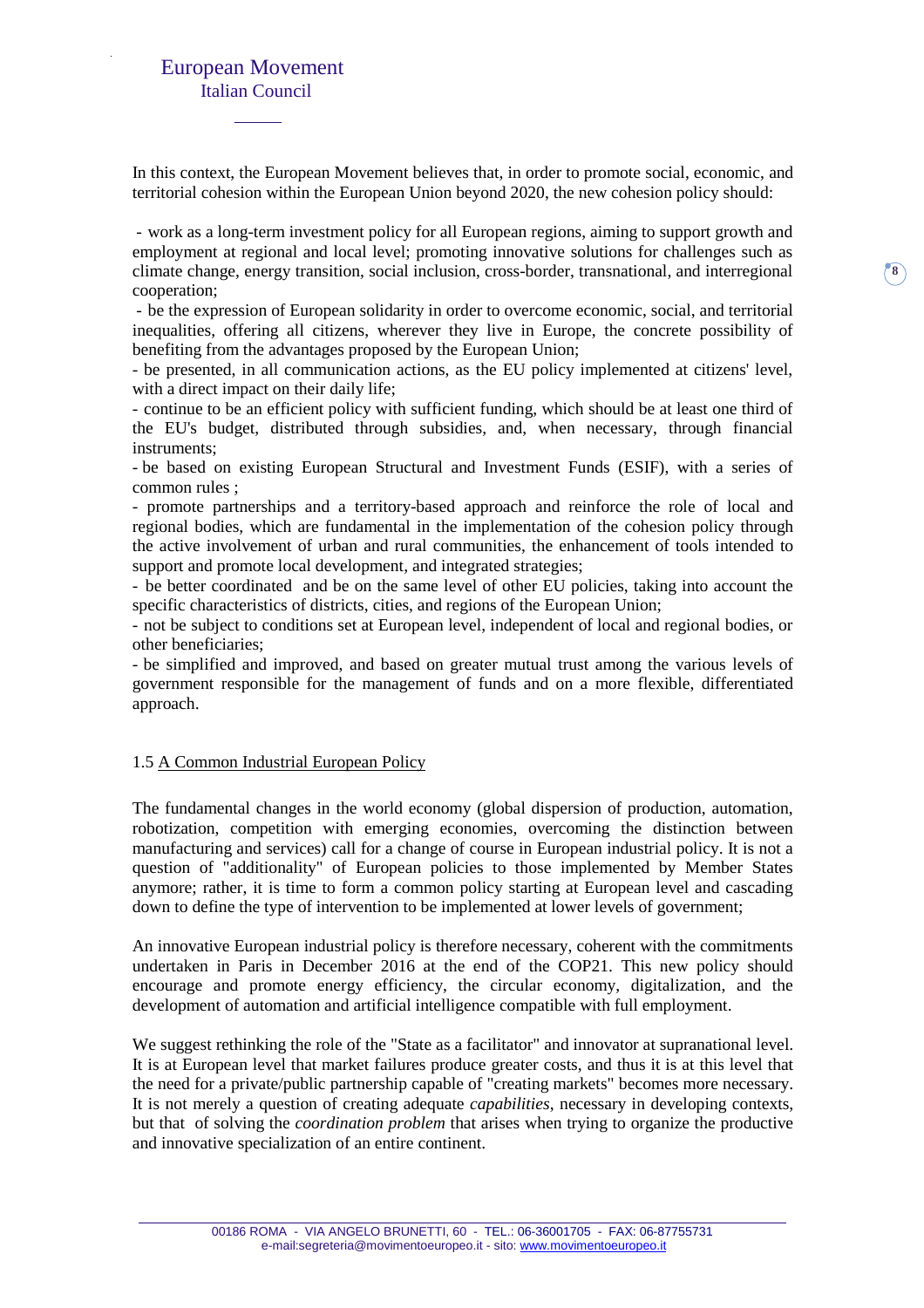The EU must, first and foremost, work together with European enterprises, especially SME, in order to support them in the digital transformation, and to build the correct frame of reference, and the conditions necessary to promote innovation, investments, and financial and fiscal instruments needed for their growth.

The EU should envisage policies for technological innovation development, with a European control room, capable of providing guidelines and coordinating the work of all participants, paying attention to industrial development within the European territory, in order to increase the percentage of industrial production in GDP.

**9**

In this framework, the automation process involving the manufacturing industry, which will require supporting measures at European level, will need to be accompanied by radical changes in the training of workers. This can be accomplished by rethinking training programs and methods, and using robotics as a stimulus for cognitive skills and the creation of high-quality jobs.

European industrial policy must be based on a global strategy comprehensive of financial, legislative, and non-legislative measures in the domains of digitalization, sustainability, circular economy, energetic efficiency, and social economy enterprises.

Industrial policy must be able to use other supranational instruments: *i) a federal system of public investment banks*, revolving around the EIB, and involving the *State Investment Banks* of Member States (and international banks). This system would have the ability to realize coordinated investments far greater than the Juncker plan; *ii)*(innovative) *European public tenders*, able to mobilize the critical mass of demand, necessary to ensure the sustainable and accelerated development of *infant industries* and technological niches; *iii) mission oriented European public enterprises*, capable of exploiting continent-wide economies in limited sectors, where the private/public partnership is more efficient (such as *Galileo, Ariane, Airbus*, investing in new infrastructural, energy, technological projects); *iv) a European capital*, managed by a sovereign fund, that will make the benefits yielded by European *assets* intergenerational; these *assets* would be the result of supranational investments.

The European industrial policy should be combined, at European and at national level, and especially in Italy, by a tangible and efficient administrative simplification.

#### 1.6 To guarantee the right to asylum and to govern migratory flows

A toxic product is invading Europe. It generates intolerance, uncontrollable feelings of fear, violent reactions and aggression. The toxic product is called "fake news" and concerns the movements of people from the African continent – devastated for centuries by Europeans among others – to continental Europe, but also concerns Latin America, Asia and Oceania. These movements have made the Geneva Convention "for the protection of civilians in time of war" dramatically obsolete, and ineffective when faced with the new reasons compelling people to flee from wars, environmental disasters and tribal violence.

There are over sixteen million refugees worldwide, three quarters of whom have found shelter outside Europe, while in Europe itself they represent no more than 1% of the resident population. To give a scale of comparison, Europe – which is only in part a territory of immigration (legal, illegal and requesting asylum) - was for many years an area of emigration: from 1836 to 1914, thirty million Europeans sought and found refuge in the USA. According to the UNHCR, from 1 January to 30 September 2016 arrivals in Europe fell by 42% (from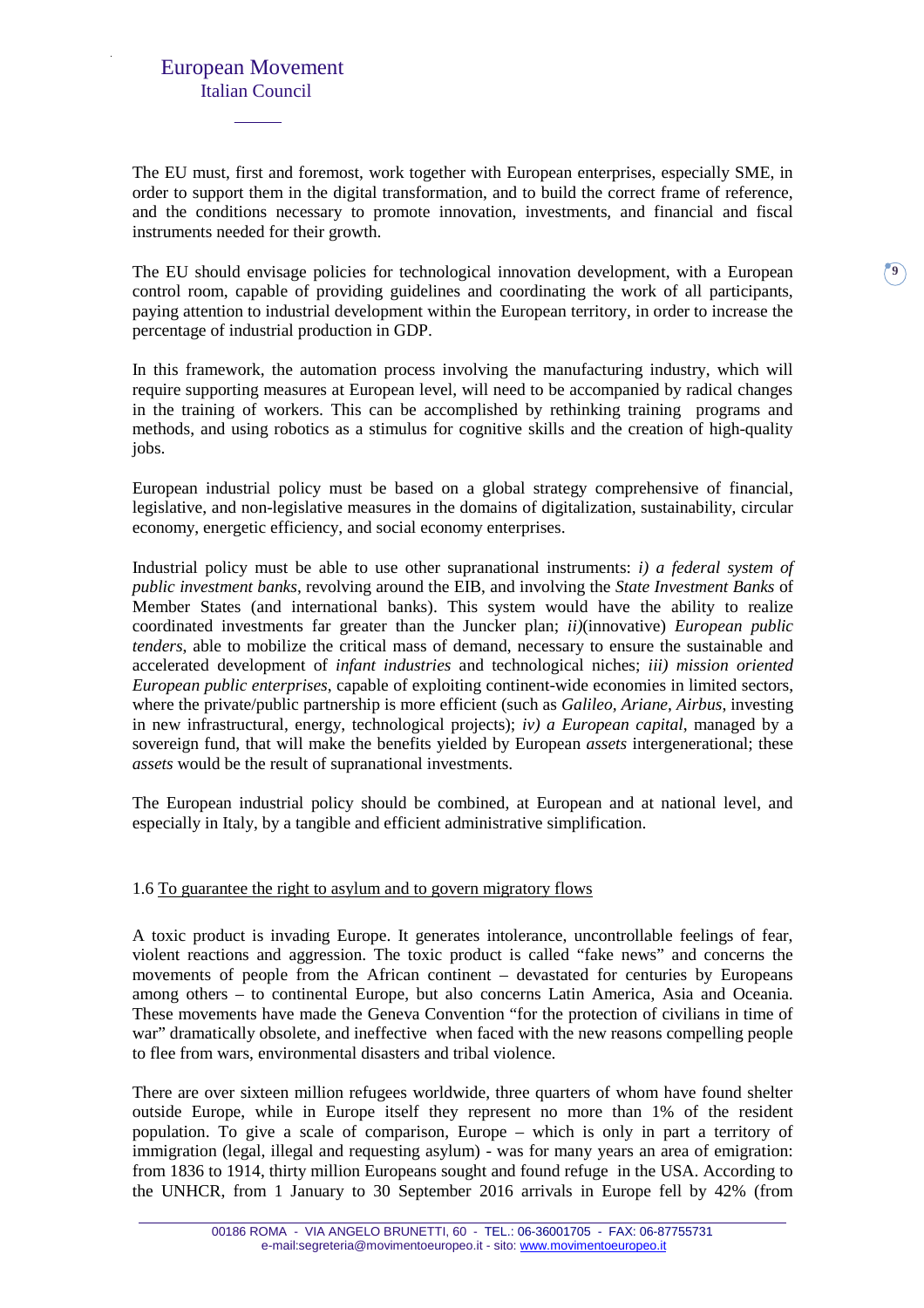500.042 to 300.927, of whom 166.749 in Greece and 131.702 in Italy) while the slaughter in the Mediterranean horrendously (+23%) increased.

The Treaty of Lisbon defined immigration and asylum policies, based on the values of respect of human dignity, equality, solidarity, rule of law, and respect for human rights. Nonetheless, faced with dramatic flows of immigrants and asylum seekers, they proved inadequate.

The increase in the number of refugees coming from war-torn territories, or of the number of people fleeing political persecutions, starvation, or natural disasters - which could create new migratory fluxes involving millions of people in the future - and from "*land-grabbing*", created several problems within the different countries, ripped apart the European spirit, let primordial fears resurface, and brought about unacceptable forms of closure.

To efficiently face these problems, we need a true European policy, capable of managing, in a balanced manner, the complex migration phenomenon, and to gradually implement suitable migrant reception systems, along with the protection of rights, the promotion of human development and integration. In this framework it appears necessary to implement, based on articles 33 and 77 of the TFEU, a European external borders control force, for people and goods, following the model of the "*US Customs and Border Control*".

A policy that will adequately support the economic development of migrants' countries of origin, and that will intervene to reduce and eliminate conflicts, and to ensure the security of NGO staff.

A policy that will be able to identify the capacity to assimilate and integrate migrants within the European territory; that will be able to tangibly tackle the multifaceted challenges posed by a correct assimilation and inclusion; that will recognize cities as the mechanisms and engines for integration, since it is through host cities and their cultures that migrants become European citizens.

A peace policy within the Mediterranean, implemented through the creation of European *Peace Corps* that will mediate conflicts.

A policy that will also be able to show to European citizens the opportunities created by the arrival of asylum seekers and economic migrants.

The European Movement believes that, together with the European Commissioner responsible for migration policies, and separately from internal security issues, Member States should entrust migration policies to the Ministers responsible for matters of welfare, and not, as happens at present in all Member States, to Ministers of the Interior.

We believe that a true European migration policy should include measures aimed to ensure the freedom of movement for the search for a job, equal access to the job market, equal opportunities, fair working conditions, occupational health and safety, healthcare, fair treatment of foreign workers that return to their countries of origin before the minimum period necessary for retirement, and childcare.

There are, in fact, several models that could be taken into consideration: considering migrants as resources for the development of rural areas, which are currently underpopulated and facing economic decline; or developing "circular migration" policies, facilitating the arrival of migrants and their reintegration in their country of origin, allowing the instauration of cultural and financial relationships with host countries.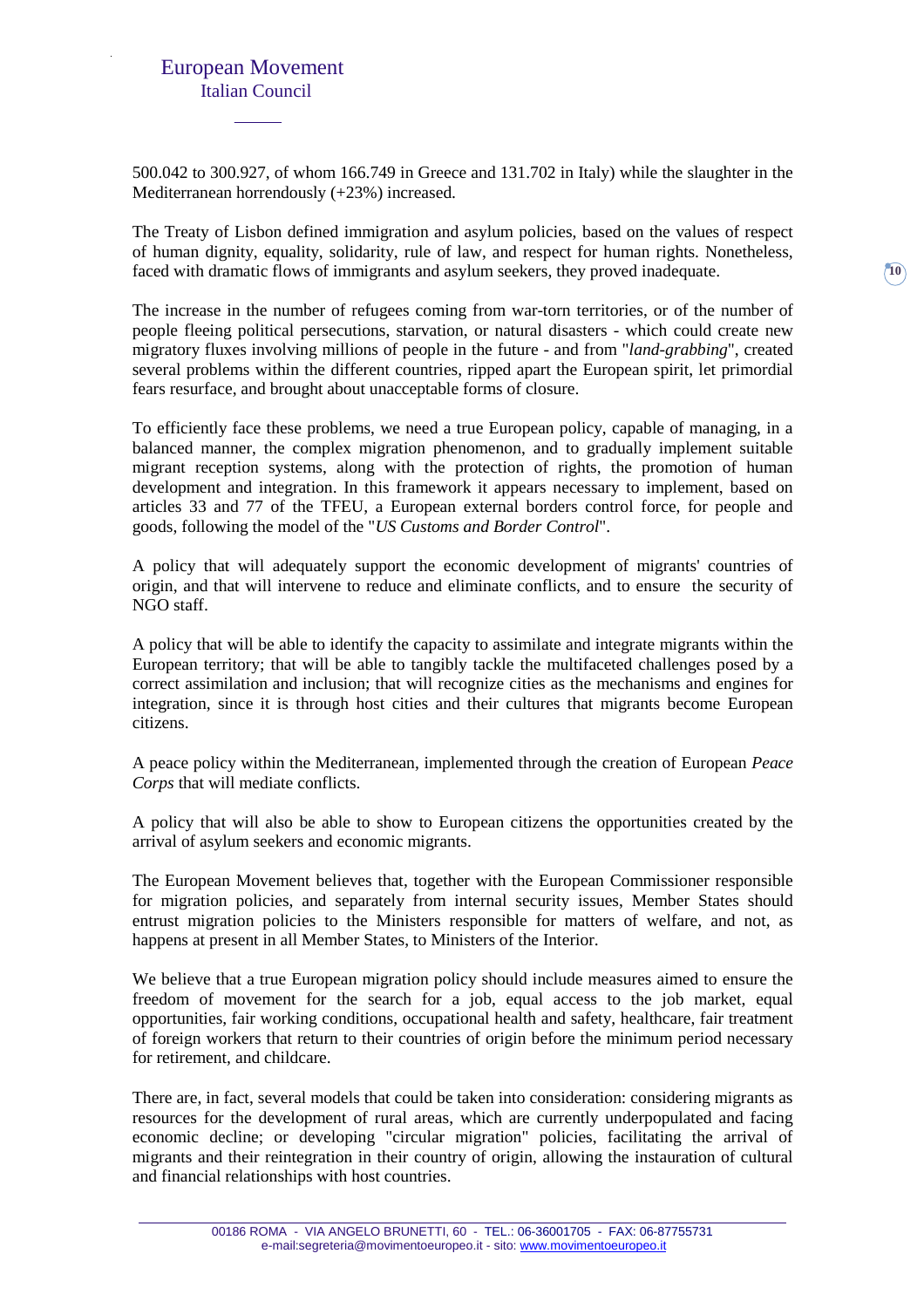The European Movement supports the creation of legal gateways through humanitarian corridors for those that flee war, starvation, natural disasters; it is necessary to protect unaccompanied minors, facilitate family reunifications, and speed up the European Asylum Agency's procedures, and the mandatory *resettlement* programs, for a European *ius soli*.

We support the idea of identifying the beneficiaries of international protection within those African and Middle-Eastern countries that are the hub of asylum seekers' movements; this could be done through a system of strongholds coordinated at European level, to be placed where possible within EU delegations in third countries, managed by major humanitarian organizations receiving those seeking shelter in those territories, so as to protect them from criminal organizations and human traffickers. Subsequently, it will be necessary to guarantee the transfer from the international stronghold to destination States, where the asylum request can be made official , with fixed, equitable quotas for each State to receive refugees.

In this spirit, we urgently call for a review of the Dublin Regulation. This must be based on a migratory policy that considers asylum the answer to a structural crisis (and not a mere emergency), and excludes coercive mechanisms, introducing the principles of professional paths, experiences, and aspirations of asylum seekers; it is also necessary to envisage the solidarity contribution, not only in case of auto-resignation from the system, but also in case of non-execution of relocation decisions. Since the European Council could not find an agreement in December 2017, the only solution can be a decision of the European Parliament, whose amendments to the proposals of the Commission we share. We also share the report to the Court for those States opposing a review, for the violation of article 80 of the Treaty of Lisbon and the solidarity principle.

We also believe that the EU and the Member States part of the United Nations - and especially the European permanent and non-permanent members of the Security Council - must ask for an update of the Geneva Convention on Refugee of 1951, which limits international protection "*to any person... who owing to well-founded fear of being persecuted for reasons of race, religion, nationality, membership of a particular social group or political opinion, is outside the country of his nationality...*"

The immigration policy must be accompanied and reinforced by a cooperation policy and an aid policy in the framework of a European plan of investments which considers the political conjuncture and regime of underdeveloped and developing countries.

We believe in the need for Euro-Mediterranean policy that can guarantee peace, security and solidarity within the region, renewing the idea of a "ring of friends", launching concrete projects such as those calling for a reinforcement of the EIB and EBRD roles. This must not exclude: new possible financial instruments specialized in this domain; mixed Universities with equal mobility of students, researchers, and professors between North and South; recurring assemblies of civil societies and local communities allowing for a free dialogue and the development of active citizenship. To this issue is linked the idea of a Euro-Mediterranean Erasmus Program.

In Africa, and especially in its relationships with the African Union, the EU can have conversely to Russia and China - a positive role, accompanying (and conditioning) financial cooperation with active reconstruction and reinforcement of democratic governance, the rule of law, and the respect of human dignity, which have been revealed to be fundamental levers for economic growth.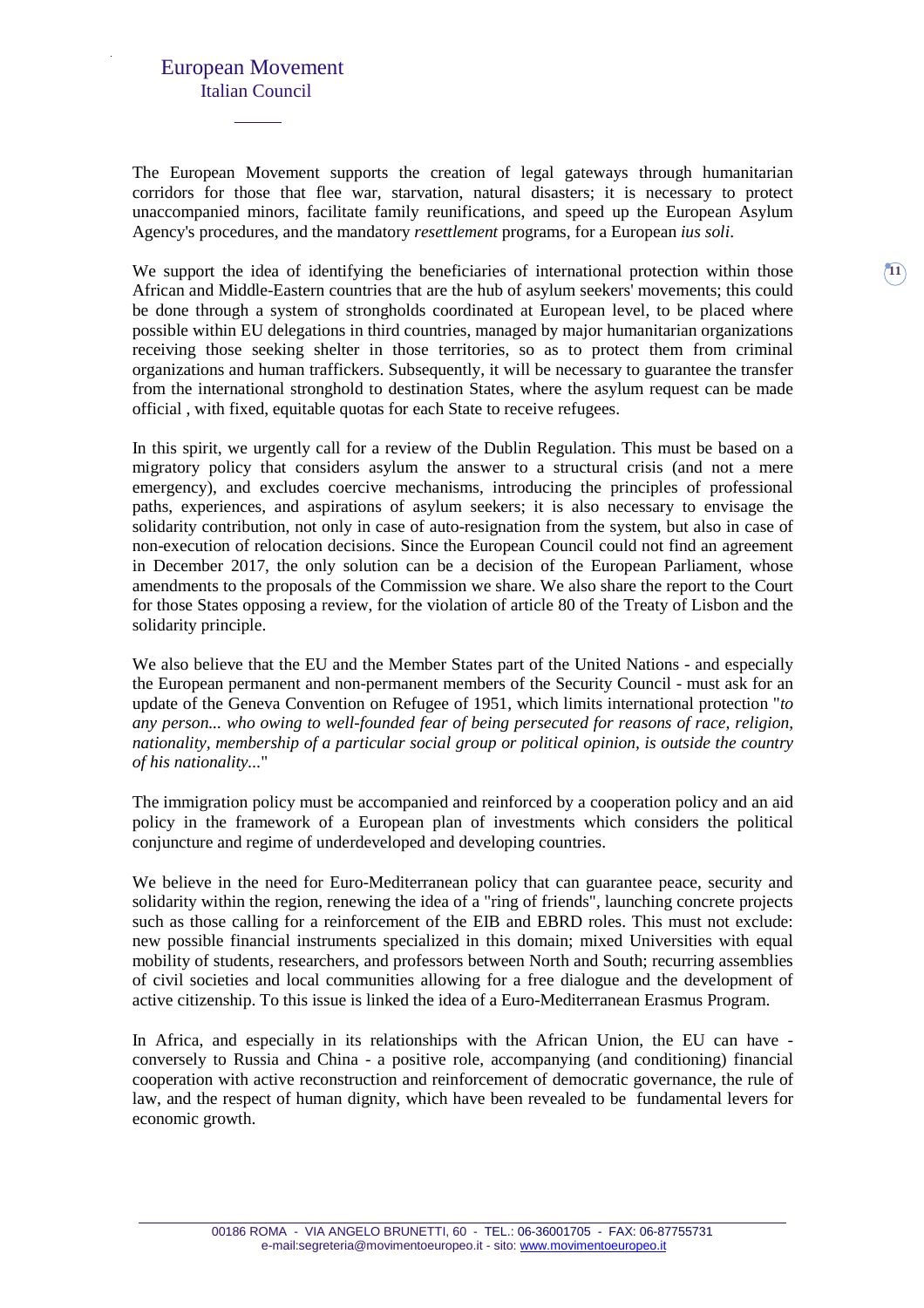#### 1.7. A Better External and Internal Security

We believe that an integrated defense policy would create economies of scale that could produce concrete political benefits and could reinforce citizens' consensus since security is one of those symbolic issues - along with democracy, rights and the currency - that constitute the foundation of the Federal Community we want.

In the new international system, European defense must be considered an instrument allowing the EU to efficiently work towards *peace keeping* and *peace building*, but also to intervene in the framework and under mandate of the United Nations, creating European *peace corps*. These Peace Corps would be aimed to mediate local conflicts. The EU must act to control the sale of weaponry, and for the balanced, controlled and mutual reduction of military forces and armaments at international levels.

In the short-term, through reinforced cooperation, it is necessary to think of common measures capable to react to cyber-attacks, and through permanent, structured cooperation, entrust the management of specific crises to a group of Member States, proceeding on the path of armaments standardization, and of the coordination of national industrial policies with common rules on the trade of weapons to countries outside the EU.

Following the decision of the European Council of June 22-23, 2017, and the decision of the European Council in December, the governments of 25 Member States agreed. According to article 36 of the TEU, the High Representative of the European Union for Foreign Affairs and Security Policy must ensure that the position of the EP is taken into consideration in the execution of the European Council's decisions.

Instruments must be put in place in order to make more efficient the definition of strategic common interests such as the enlargement of the 2002 European Union Military Staff's missions, in order to manage long term military operations. This will be done entrusting to the MPCC (founded by the Council on June 8, 2017), in addition to non-executive operations, also executive operations in the perspective of a true European Headquarters similar to SHAPE, operative up to 2003, which then became ACO (*Allied Command Operations*), and a Military Academy to train officers.

The low efficiency of defense expenditure in European Countries in general is also due to the fragmentation of the internal defense market, up until now opposed to any integration effort; it is therefore necessary to give new impulse to a progressive convergence of national industries in the sector, safeguarding technological capacities and employment bases, in a perspective of true rationalization.

It is also necessary to create a European Voluntary Corps, as foreseen by article 214 of the Treaty on the Functioning of the EU. These Corps should have both functions of humanitarian assistance and civil defense, providing for an adequate coordination with the European Solidarity Corps, recently founded by the European Commission.

These two initiatives should lead the way to forms of European civil defense - unarmed and non-violent - including the training and education of European populations aimed at encouraging mediation, human rights promotion, international solidarity, peace education, opposing social, cultural, and environmental degradation.

A proposal should be submitted to the UN for the creation of an "International Police Force" (of which the European integrated defense forces could be the core) in alternative to the instruments of *peace keeping*, *peace building*, that refer to military operations and not to police operations.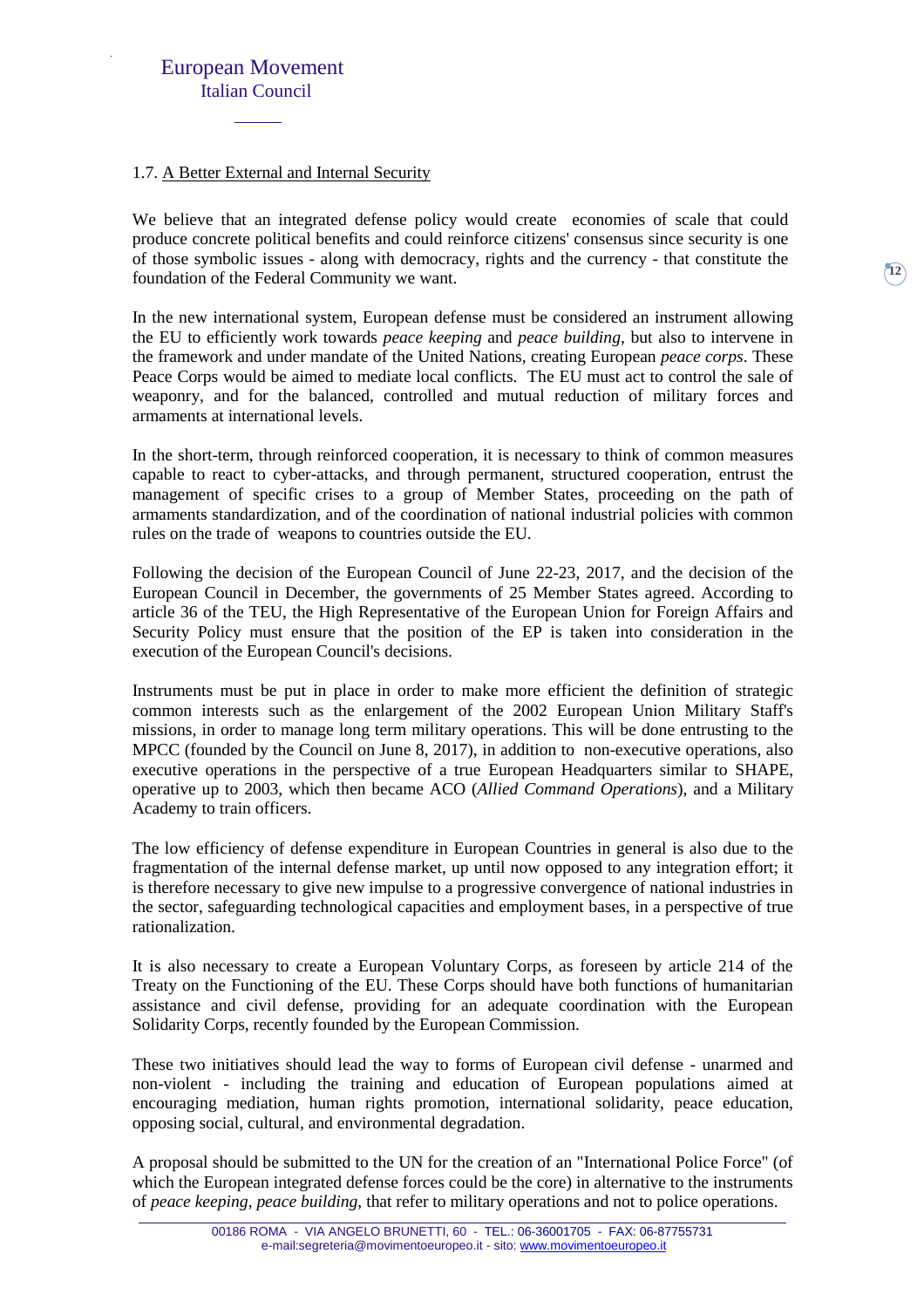The policy of security and defense, the beating heart of popular sovereignty, is based, nonetheless, on a comprehensive foreign policy strategy.

But strategic decisions regarding foreign policies, security and defense in Europe, are still in the hands of national governments within the European Council, or under the scope of international relationships management, notwithstanding the many missions of the EU in third countries, while National Parliaments and the EP are excluded from any form of democratic control in choices regarding peace and security, which are part of citizens' interests.

The foreign policy of security and defense, cannot, thus, be the result of anything less than legitimate and democratic choices accountable to the citizens, and therefore requires full political and decision-making integration, which are still far from being realized.

Without these fundamental instruments, the recent permanently structured cooperation - which is subject to unanimity from a high number of countries that have very different positions regarding European defense - would face the consequences due to the inefficiency of any interoperative cooperation treaty, and won't be able to create true shared sovereignty. In other words: it could suffer from an inefficient and ambiguous model, with the risk that the already weak military and security capacity of the 27 at national level could become a juridical monster just as inefficient and incapable to act at supranational level, if it is not put under the control of a federal government responding to a democratically elected Parliament. This government must be called to represent the Federal Community within the Security Council as a logical consequence of the attribution of a single seat to the EU, in the framework of a regional reform of the United Nations.

European citizens' fears are focused on internal security when facing international terrorism of Islamic fundamentalism matrixes.

This was evident over the last two years, after the terrorist attacks in Belgium, Denmark, Germany, the United Kingdom, Spain, and Sweden that were perpetrated by European residents. The EU showed, once again, unbelievable limits and gaps in its action. Much depends on the inadequacy of the present European Treaties; but much more can be done based on the Treaties, such as creating better legal cooperation instruments between police forces and intelligence services.

In particular, in recent years, the Duisburg massacre of 2007, and the more recent terrorist attacks, showed how the *European Public Prosecutor* - which was built on reinforced cooperation, based on a compromise distant from community values – cannot be competent only in guaranteeing the protection of the EU financial interests (as was established by the agreement subscribed by twenty different governments, including the Italian one), but must also act towards the true implementation of criminal law, defending our fundamental freedoms and our security.

This additional competence must operate through initiative, coordination, operational efficiency; answer the pressing call for action against terrorism and organized crime; it shall lay the foundation for a "Federal Public Prosecutor", and not a mere intergovernmental coordination of national prosecutors.

The fight against terrorism requires the creation of a Federal Intelligence Agency, while the fight against organized crime calls for the introduction of mob-type association felonies within the penal law system of other European countries, as proposed by the EP.

**13**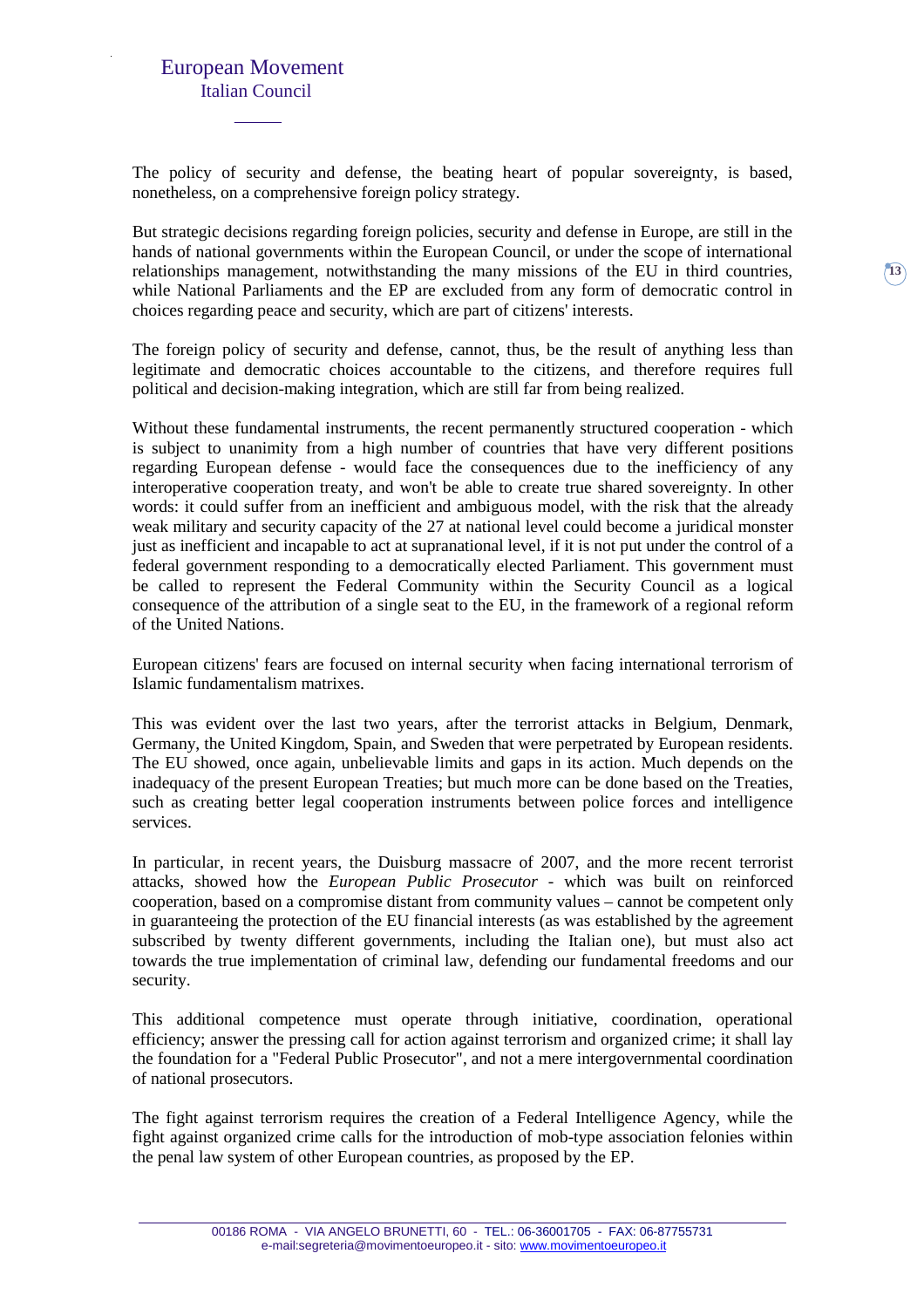In this framework the EU – also bearing in mind the jurisprudence of the European Court of Justice- must establish rules ensuring both the respect of human rights and the right to security (of entire communities).

#### 1.8. A European Identity and *Cultural Diplomacy*

The issue of the European identity being part of a multilevel identity is certainly a core component of the European Citizenship. Enhancing and protecting the common European heritage, as well as educating and training European citizens towards a new European cultural identity, must be the primary goals while defining future European policies and programs. These goals must be combined with the development of a cultural economy at EU level.

Many initiatives could be reinforced and expanded to support this fundamental pillar of European citizenship, built in the concrete of European *cultural and educational policies*. These goals could be reached through the reinforcement, within national educational programs, of European civic education themes, and by teaching history and foreign languages in order to enhance European multilingualism.

Since education and culture are intertwined, it is important to provide the EU with instruments that will start a dialogue between believers and non-believers, and support the fight against radicalization. A similar approach was already adopted during the Delors Commission's mandate, with the program "A Soul for Europe". These tools could find their legal base within articles 10, 17, and 19 of the TFEU, and in article 10 of the Charter of Fundamental Rights.

The Convention on the Value of Cultural Heritage for Society (Faro 2005) and the UNESCO Convention on the Protection and Promotion of the Diversity of Cultural Expressions (Paris 2005) are the innovative legal bases defining European cultural production as a dynamic element that revolves around individuals to provide unity in diversity.

Cultural rights, active citizenship, democratic participation to cultural processes are channeled through the work of communities that enhance and protect their local heritage. The goal is to improve standards of living and pass our cultural traditions down to future generations. They represent a useful normative point of reference to safeguard traditions, foster innovations, and create new European cultural products.

Furthermore, it must be stressed how European culture (soft power) has a significant role in sharing European values based on cultural diversity, which fosters dialogue and not conflicts. Art thus becomes an instrument for peace, freedom of expression, open-mindedness, and cultural innovation. We thus propose the creation of a network of European Cultural Institutes in non-European countries, aiming to spread and manage cultural cooperation (bilateral or multilateral), as well as to spread awareness of European values through the works of European artists and intellectuals. This proposal could be a concrete conclusion for the European Year of Cultural Heritage 2018, adding culture to the "*Urban Agenda*". It is, in fact, at local level that cohesion must be created to avoid failure.

#### COMPLETE AND REFORM THE EMU AND GUARANTEE PROSPERITY

Completing the EMU is, without a doubt, the fundamental condition to stabilize the economy, but also to promote sustainable development and ensure prosperity. At supranational level, it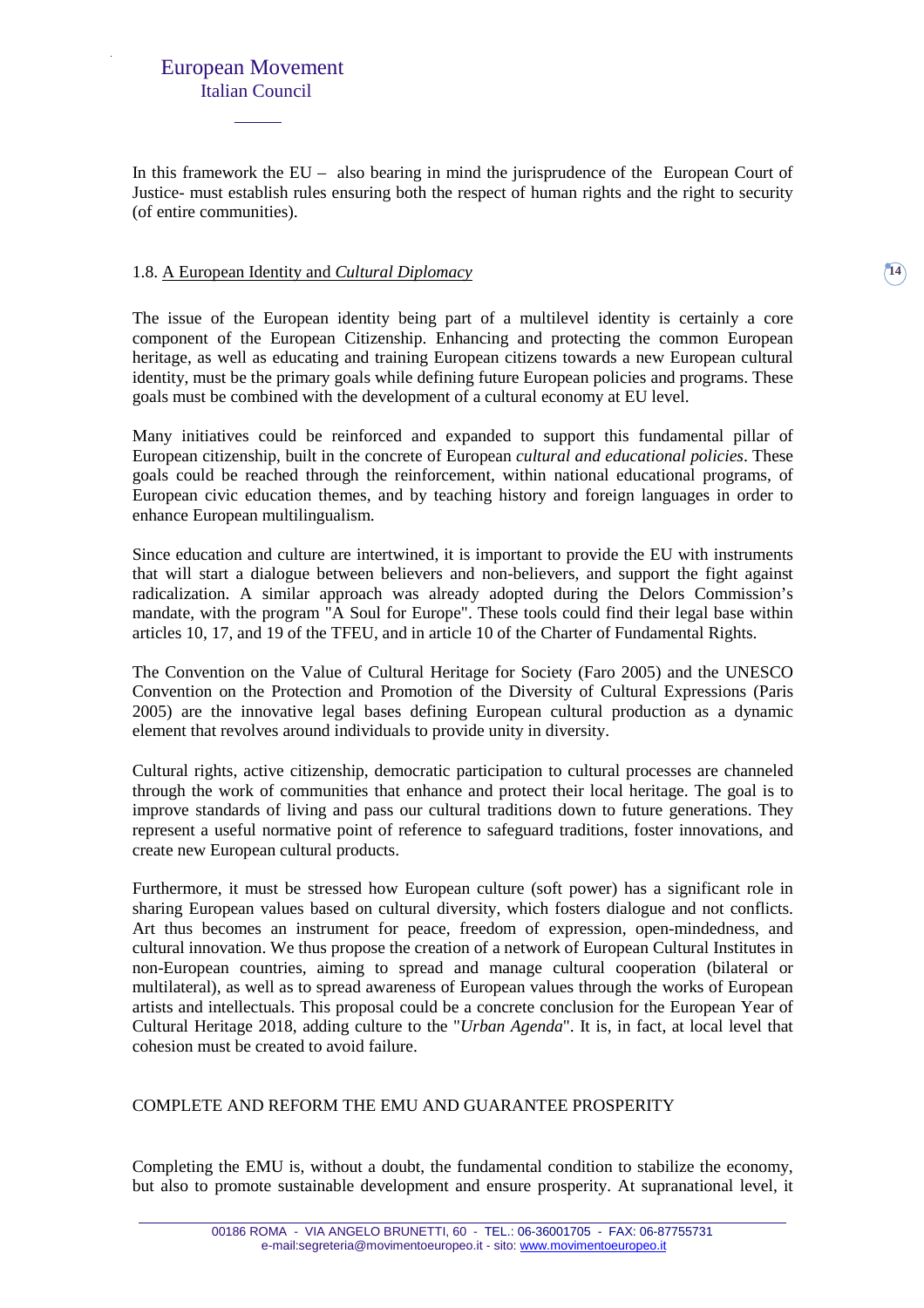thus becomes necessary to have a real economic government able to coordinate all the instruments (fiscal and monetary instruments alike) of economic and financial policy. Reaching the goals that have been set, and reforming the EU, will call for a reinforcement of the monetary union, at political, economic, social, and democratic level alike; the Euro shall thus become the currency of all Member States.

The opportunities offered by social and territorial cohesion policies have not been fully seized yet, either at EU level or at State level. These policies have of course promoted development, but they have not reduced the imbalances and inequalities among States, regions, and social classes.

Among incomplete policies must be recalled ongoing work concerning: the digital common market, the banking union, the common capital market, an energy union, a common European fiscal policy, and a real market for services, in the respect of unity in diversity.

It is patent that in certain cases (the digital common market, the common capital market, the common service market) the present Treaties already give enough room to maneuver, but decision-making rules in other cases (the European fiscal policy) or the unequal distribution of competences (energy union), will require a reform of the EU system.

The governance system of the monetary union, created to manage contained quantitative shocks, showed its limits when facing a bigger crisis.

There is still work that needs to be done towards political, economic and social integration necessary to yield the benefits promised by the monetary union. A few examples of this reality are: the asymmetric responses of the Eurozone Member States to the economic crisis of the last ten years; the application of rules thought to foster adjustments of single economies facing external shocks without consideration for social consequences; public finance constraints regarding current and capital accounts; the content of the EU reform of economic governance when facing financial crisis, primarily aimed to ensure financial stability; the absence of adequate social safeguards, capable of reducing the impact of financial crises on the real economy and especially on weaker social groups.

These problems, along with the anachronistic separation (probably aimed to reduce social expenses) between monetary policy (which is exclusive competence of the EU), intergovernmental policy, and social policies which are mostly competence of Member States, prevented the realization of a single, border free, "socially fair" European space,

Symbolically, the four freedoms of movement (goods, services, capitals, and people) within the single, border free space are still fragmented, and, when implementing the Treaty, the free movement of goods took precedence over the free movement of people.

Thus, the absence of adequate compensating systems on the social front, and the severe constraints introduced by the Stability and Growth pact of 1997 and subsequently by its reformed version of 2011, as well as the Fiscal Compact, contributed to reduce citizens' approval of the European project, especially in the States that most suffered from the crisis.

Therefore, without relevant, efficient action that the citizens can easily identify, the EU is at significant risk of losing its solidity.

Furthermore, the mutual mistrust between "virtuous countries" and "unbalanced countries" (definitions based merely on financial variables), made political agreements extremely hard to **15**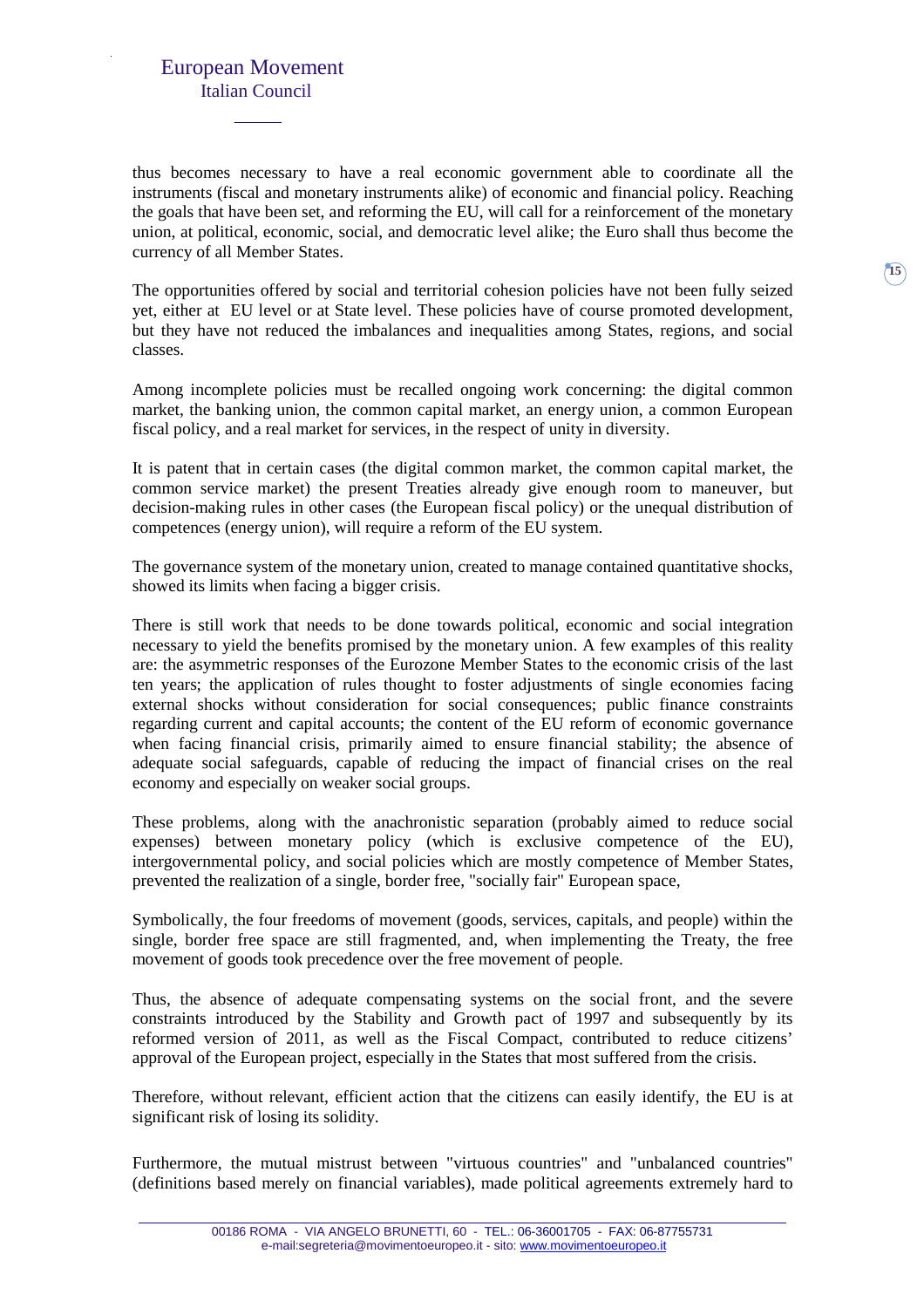reach, impeding the implementation of decisions aimed at changing the political procedure of the last years.

Additionally, the Council's decisions and the European Commission's proposals - such as the White Paper and subsequent documents regarding globalization, social issues, and goals for sustainable development - do not question the present economic *governance*; thus shaking the basis of the European social model, which is, together with the unemployment rate, at the very core of citizens' mistrust towards European integration.

The proposals which the European Commission put forward on December 16th, 2017, although with their limits and vagueness, mark a change of pace that must be stressed and supported in a dynamic perspective.

Decisions need to be taken as soon as possible, in order to revamp the development process. The development process will, in turn, highlight the reasons behind the union, overcoming skepticism towards European institutions, improving citizens' standard of living - especially of those citizens at risk of poverty and social exclusion; particular attention must be paid to the unemployed, to minors and young people, and to the generational gap.

To let the EU truly attain the fundamental goal of sustainable development, the instruments of economic governance must be radically revised, starting from the Stability Pact of 1997, up to subsequent agreements adopted after 2011 (six pack, fiscal compact, and two pack), in light of a rigorous, comprehensive analysis of their social costs. The necessary consequences in terms of European rules and policies must also be taken into account.

In order to move forward within the present EU budget, we suggest the use of instruments such as *project-bonds* to increase income for small savers, offering them a safe investment that enhances revenues, and European public bonds.

Fiscal resources and project-bonds are tools that can turn public and private investments toward infrastructures, energy, networks, transportation, and telecommunication industries, as well as toward key enabling technologies (such as micro technologies, photonics, nanotechnologies, biotechnologies, innovative materials, innovative production systems), and towards innovation, research, high quality public services, education and training. The Juncker Plan should be reinforced both in quality and quantity in order to fund a New Deal for the European economy, proposed by a European Citizens Initiative and in a petition addressed to the EP.

These investments will have a positive impact on the creation of employment, exploiting the great amount of international capital (including *venture capital*) which is constantly looking for profitable investment opportunities.

Considering political obstacles to be faced in the implementation of these proposals, the *fiscal capacity* of the Eurozone must be reconsidered as soon as possible. In this way public goods and European economic and social policies will receive a new impulse, and will be funded through an ad hoc budget. The budget itself shall be funded by a small percentage of the GDP of Eurozone countries - with an initial deficit of public balances to be reabsorbed – in the framework of EU reform – through the progressive introduction of European federal taxes. We support the idea of a European Monetary Fund, which should derive from the reform of the present European Stability Mechanism, should in accordance with Musgrave's tripartite vision, allocate and redistribute capital to develop the real economy, have stabilizing functions within the EMU, as well as countering inequalities among Member States in the framework of territorial, social, and economic cohesion functions that need to be strengthened and renewed.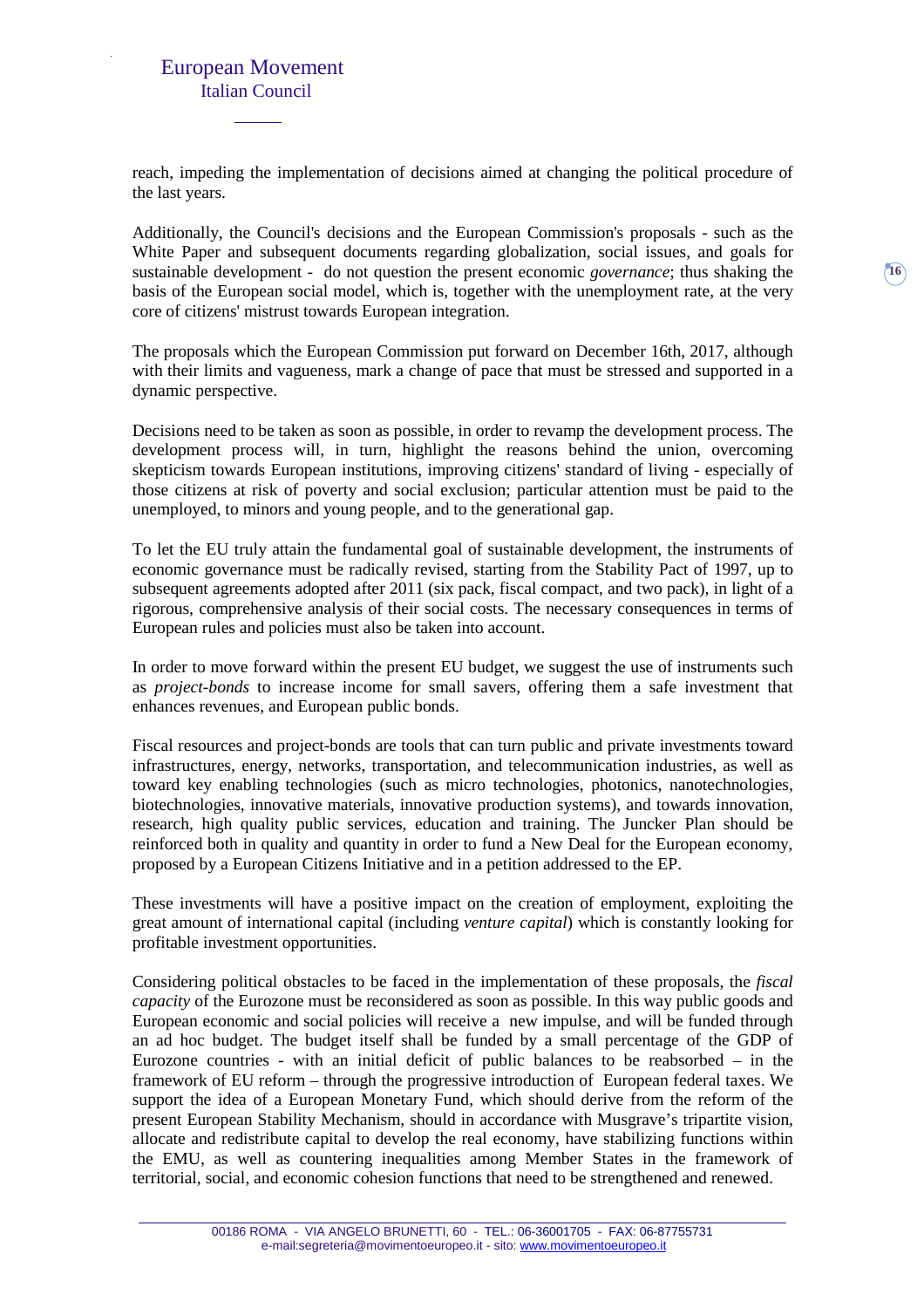The European tax system should have high social value as well as harmonize taxation policies and national tax plans to a European tax plan, through a coordinated management of the overall tax burden in an anticyclical perspective. The overall fiscal burden on citizens and businesses must be kept stable, but it must be progressively and equally distributed.

A few examples of taxation come to mind: taxation of the gross margin of gambling, the carbon tax; the European taxation on tobacco and on short-term trading profits - made by businesses and trading companies; the tax on capital gains achieved by the trade in real goods, registered movables, and financial instruments by companies located in tax havens.

The EU must pursue greater integration of national fiscal systems, to reduce fiscal competition, which makes less mobile factors of production – and employment first of all - carry the fiscal burden.

In this framework the EU must act against money laundering, tax evasion by multinational companies and "tax tourism", overcoming taxation competition, a goal that can only be accomplished through real European fiscal harmonization. The European Movement considers the implementation of the agreements reached by PANA (The European Parliamentary Commission on Tax Avoidance, Evasion, and Money Laundering) and adopted by the Assembly last December necessary. It must be recalled that, according to a study conducted by the University of Copenhagen, tax avoidance by American multinationals is equal to about 600 billion euros every year.

Public debts must be stabilized throughout Europe, linking budgetary and default policies to GDP trends, in terms of economic cycles.

We support the idea of a European Monetary Fund, which should come from the reform of the present European Stability Mechanism. We also call for the conversion of sovereign bonds owned by the ECB and Central Banks, for all those countries having implemented adequate structural reforms. These bonds should be converted in fifty-year bonds, payed with capitals and bonds for later issues.

These bonds should be underwritten by the European Stability Mechanism and the ECB, but would not concur in the obligation to pay off the excess public debt.

The European Movement believes that the improvement in public finances within the EU over the last few years allows for a reformulation of the schedule for the reduction , now fixed at 60%. Bearing in mind the economic cycle, should allow faster reduction when the economy is flourishing, but should also allow slower public debt reduction in periods of economic stagnation.

Finally, the European Movement underlines the urgent need for a single EU representative within international monetary organizations such as the FMI,

#### COMPLETING AND CHANGING THE EUROPEAN UNION

As shown by the proposals made up to this point, much can be done without changing the existing Treaties.

However, we believe that a true, in-depth reform of the Union's system is now inevitable, going from a community to a Federal framework defining the essential elements for united and democratic Europe based on solidarity and the method, and agenda necessary to realize it.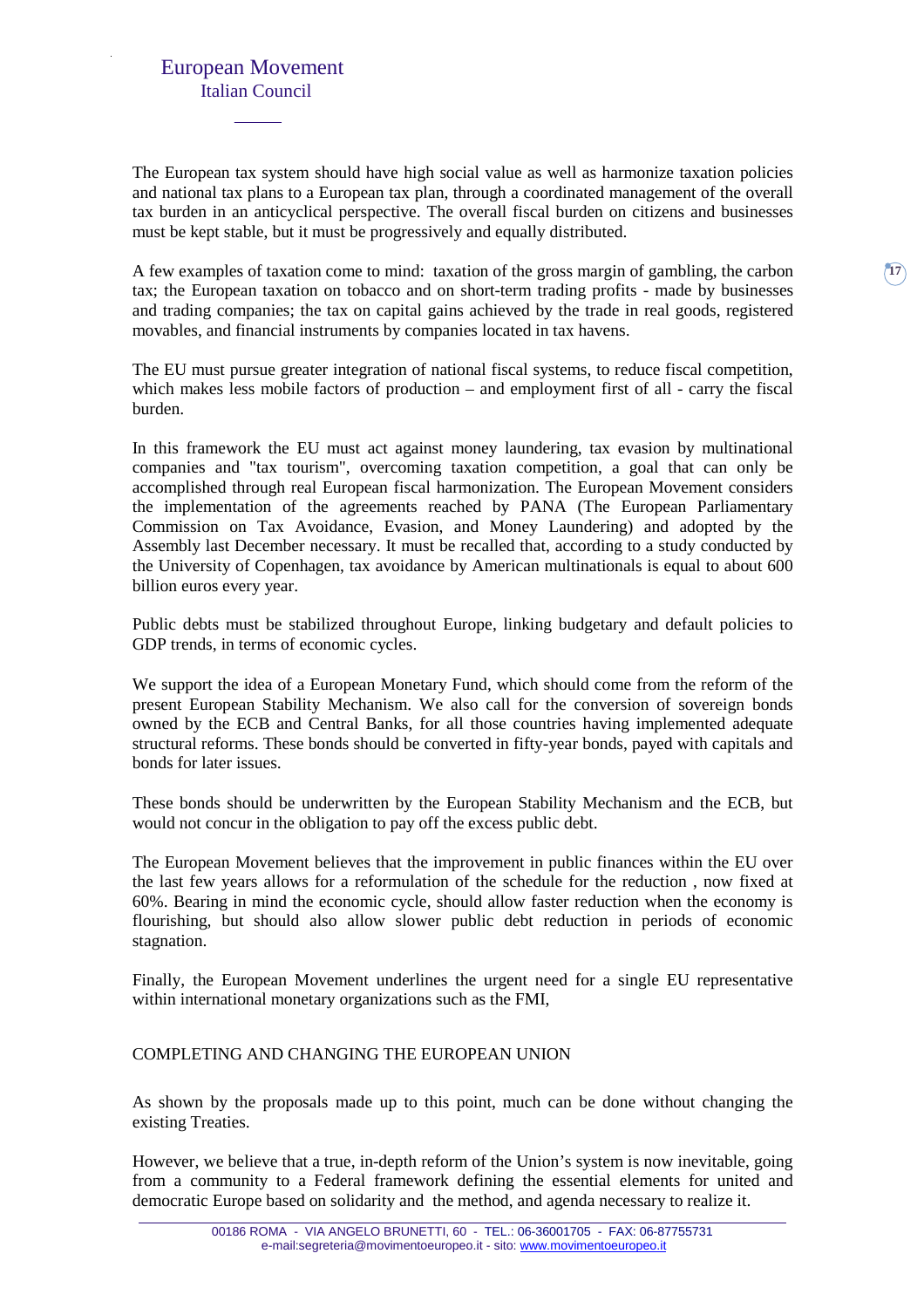The European system, with its mechanisms and its liturgies, now show several inconsistencies. Many of these derive from its initial conception, that has never been truly overcome through the many subsequent changes made to the Treaties, and has led Europeans to doubt the real democratic legitimacy of the Union. Other inconsistencies have become clear, in recent years, through the devastating sequence of crises that has struck Europe, economic, social and political.

Urged by necessity, in order to face the emergency and solve the crisis, the European Council has progressively taken upon itself most of the decisional power, overstepping the boundaries set for it in the Treaties, without being able to face today's challenges. In this unsatisfying European Union, a different allocation of responsibilities from what was set out set in the Treaties has been established, which remains inadequate.

#### 3.1 For an open and democratic debate on Europe's future

The usual method, that prioritizes agreement among governments, doesn't seem to be suitable anymore, and will not be suitable in the future. At the same time, the method of the *Convention* convened without a real European debate and subject to the obligation of submitting its result to an intergovernmental conference and ratification by all Member States doesn't address the need for a transparent and participative reform.

We believe that defining the elements to reform the European system will not be enough.

We believe, instead, that it will be necessary to act in a democratic and transparent manner, innovating the method, so as to allow the countries and people that have democratically agreed to share parts of their sovereignty to complete the path to a federal system.

To define Europe's future, an articulate debate involving citizens, opinion movements, intermediate bodies at European level, social partners, and political parties will be necessary; a debate that will stimulate national Governments and Parliaments, regional assemblies, and the European Parliament through dialogue among parliamentary delegations.

An extensive discussion is necessary, without avoiding the confrontation with euro-critics. It is paramount to guarantee the best and most extensive informative action, both on method and content.

We, therefore, believe, that the European Parliament must widen, complete and specify the guidelines adopted on the Union's system and on Europe's future, so as to offer voters and European political forces a coherent and global vision on the content, method, and agenda of the project, before the spring of 2019.

Downstream, there must be a constitutional change, carried out with maximum accountability and transparency. We believe in the election, in 2019, of the 73 seats currently attributed to British MEPs on transnational lists, presented by the European parties according to a uniform and proportional European procedure, without a preference vote, respecting gender equality and geographic balance. Presenting transnational lists will allow the long overdue full implementation of article 10 of the TEU which states:*"Political parties at European level contribute to forming European political awareness and to expressing the will of citizens of the Union".* In this framework, it can be imagined that European parties will adopt democratic and transparent internal procedures to select their candidates, to the Presidency of the European Commission, and that said candidates will be at the top of transnational lists for the elections, as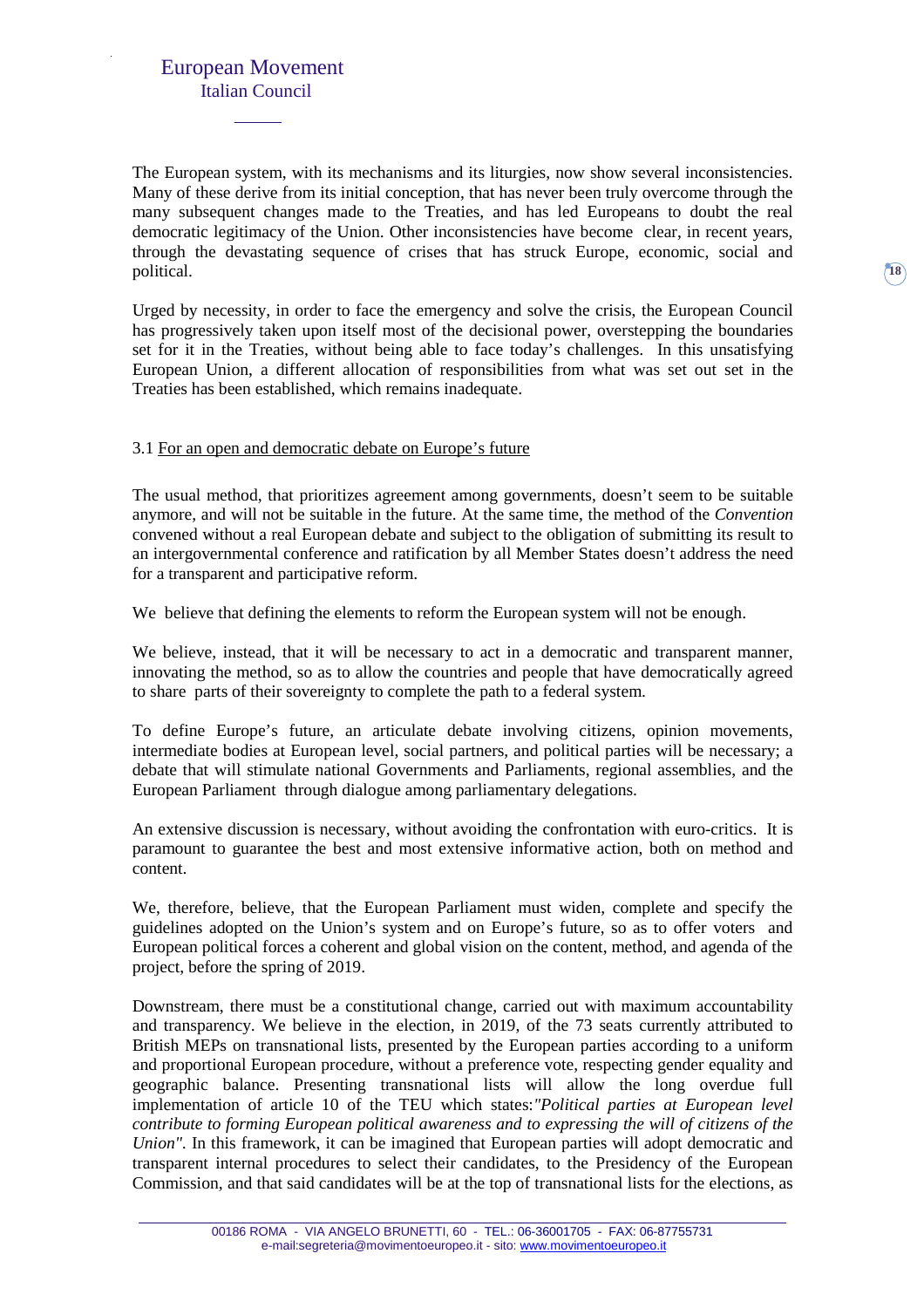foreseen by article 17.7 of the TEU. According to article 15.6 of the TEU the role of President of the Commission could coincide with that of President of the European Council.

Furthermore, according to article 14 TEU the European Parliament is made of "*representatives of European citizens*", and not by representatives "*of the people of the States*", as was set out in article 189 TCE, and its composition is not set by the Treaty, but "*on initiative of the European Parliament*" and unanimous decision of the European Council with prior approval of the EP itself.

Coherently with our federalist ideals, based on the Ventotene Manifesto, and strengthened by the experience of European integration, we want to open a debate on the method that must lead us, within a clear period of time, towards a federal Community.

It is practically impossible to reach this goal by amending the existing Treaties, because this would require a unanimous agreement of all the Governments of the member States of the European Union, and the ratification of the amendments – by parliaments or through referenda – in all the States.

Furthermore, this process would involve States that haven't made the choice to make their economies interdependent, unifying monetary policies and accepting common rules, while denying their consensus to essential principles regarding citizenship, rights, mobility and solidarity.

For these very reasons, we believe that the best path to follow would be to start a constituent phase for a united, inclusive, democratic Europe, through the election, in the spring of 2019 on the occasion of EP elections, by universal direct suffrage, of an Assembly with the mandate to draft the Constitution of the Future Federal Community.

Said Assembly should be integrated by a delegation of representatives of the EP chosen so as to respect gender and geographical balances ("*ad hoc assembly*"). Thus, the Convention provided for by article 48 of the Treaty of Lisbon would become a body legitimized by the vote of the citizens, respecting the principle written in all European Constitutions that states that "Sovereignty belongs to the people".

Ultimately, it is up to the governments of the Eurozone (and those who will decide to become part of the Eurozone), to jointly decide on the convocation of this Assembly, adopting a declaration ("Federal Agreement") that could have the same historic value of the one adopted in Messina in June 1955, being based on the vital need to lay the groundwork for a democratic community with a democratic method.

This decision could be preceded by a political act by the Parliaments of the area meeting in interparliamentary assize, like the one in Rome in November 1990, and take the legal form of the Act of September 20, 1976, that opened the way to direct universal suffrage for the election of the European Parliament, or by consultative referenda such as the one that took place in Italy in June 1989, regarding a possible constituent mandate for the EP.

The assize and the decision of the Governments should be prepared – in a European public space – by thematic conventions of the European citizens, proposed during Emmanuel Macron's presidential campaign.

The constituent phase will be followed by a deliberative one, which, we believe, will call for a popular response through a pan-European confirmatory referendum. Moreover, a referendum is already compulsory in many member States and is politically essential in many others, with a fragmentation of the ratification procedures giving greater importance to national choices and debates, and putting European choices and debates in the background.

**19**